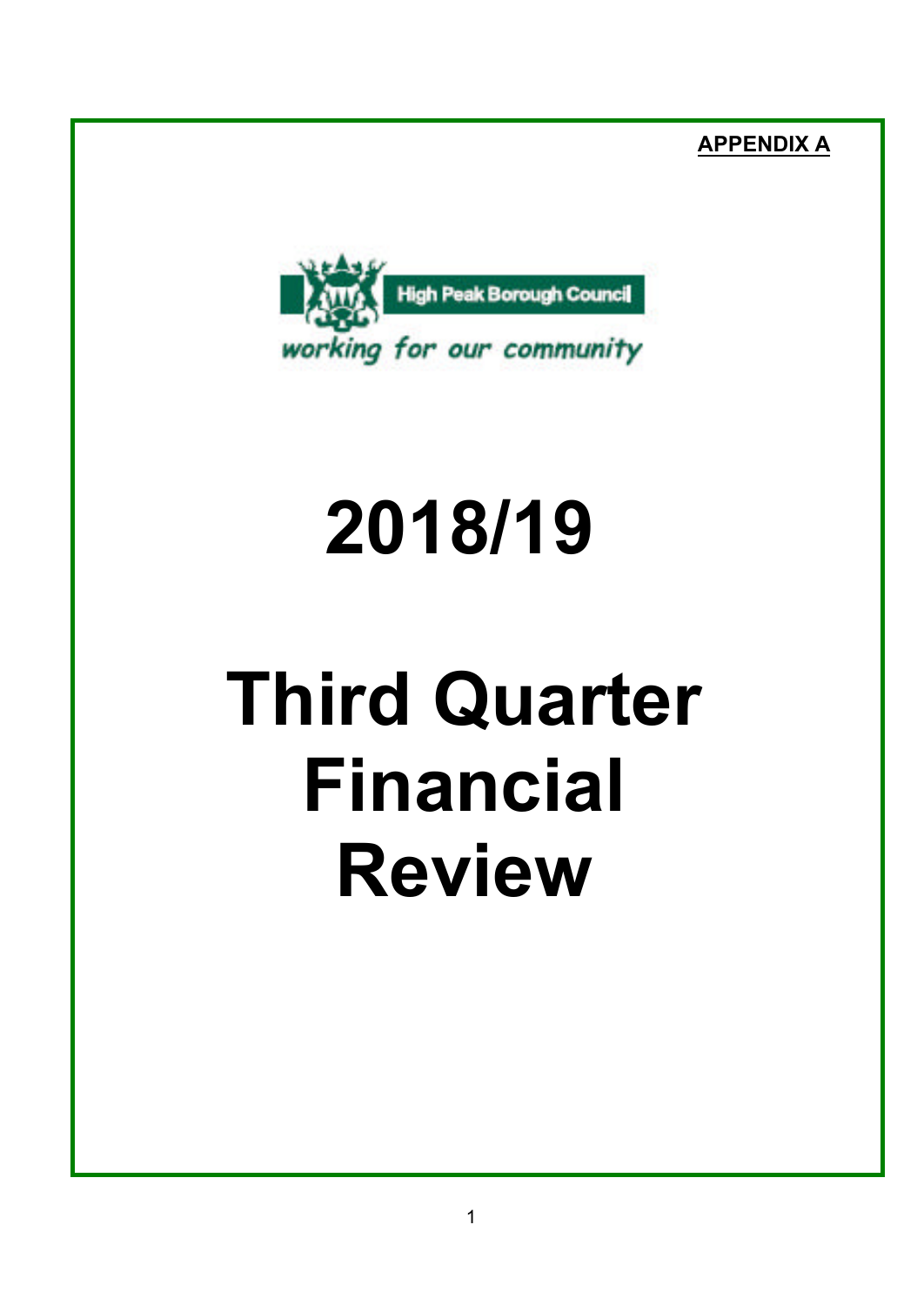### **1. Background and Introduction**

- 1.1. In accordance with the Council's Financial Procedure Rules and recommended good practice, a quarterly financial report is presented to members. This is the third such report for 2018/19.
- 1.2. The report summarises overall financial performance for 2018/19 with particular emphasis on the key sources of financial risk to the Council. Specific considerations are as follows:
	- **General Fund Revenue Account (Section 2)** considers budgetary performance on the General Account by looking at variations in income and expenditure and the funding received by the Council.
	- **Pavilion Gardens (Section 3) –** highlights the financial performance of this key Council trading activity.
	- **Alliance Environmental Services (Section 4) –** highlights the performance of the Council's Joint Venture Company providing Waste and Fleet services.
	- **Efficiency and Rationalisation Programme (Section 5)** considers progress in achieving the efficiency and rationalisation savings forecast.
	- **Housing Revenue Account (Section 6) –** highlights the budgetary position in respect of the operation of the Council's housing stock.
	- **General Fund Capital Programme (Section 7)** provides an update to Members on progress against the Council's General Fund capital plans.
	- **HRA Capital Programme (Section 8)** provides an update to Members on progress against the Council's HRA capital plans.
	- **Treasury Management (Section 9)** sets out the key statistics in terms of investments and borrowings.
	- **Revenue Collection (Section 10)** considers progress-to-date in collecting the Council Tax, Business Rates and Sundry Debts.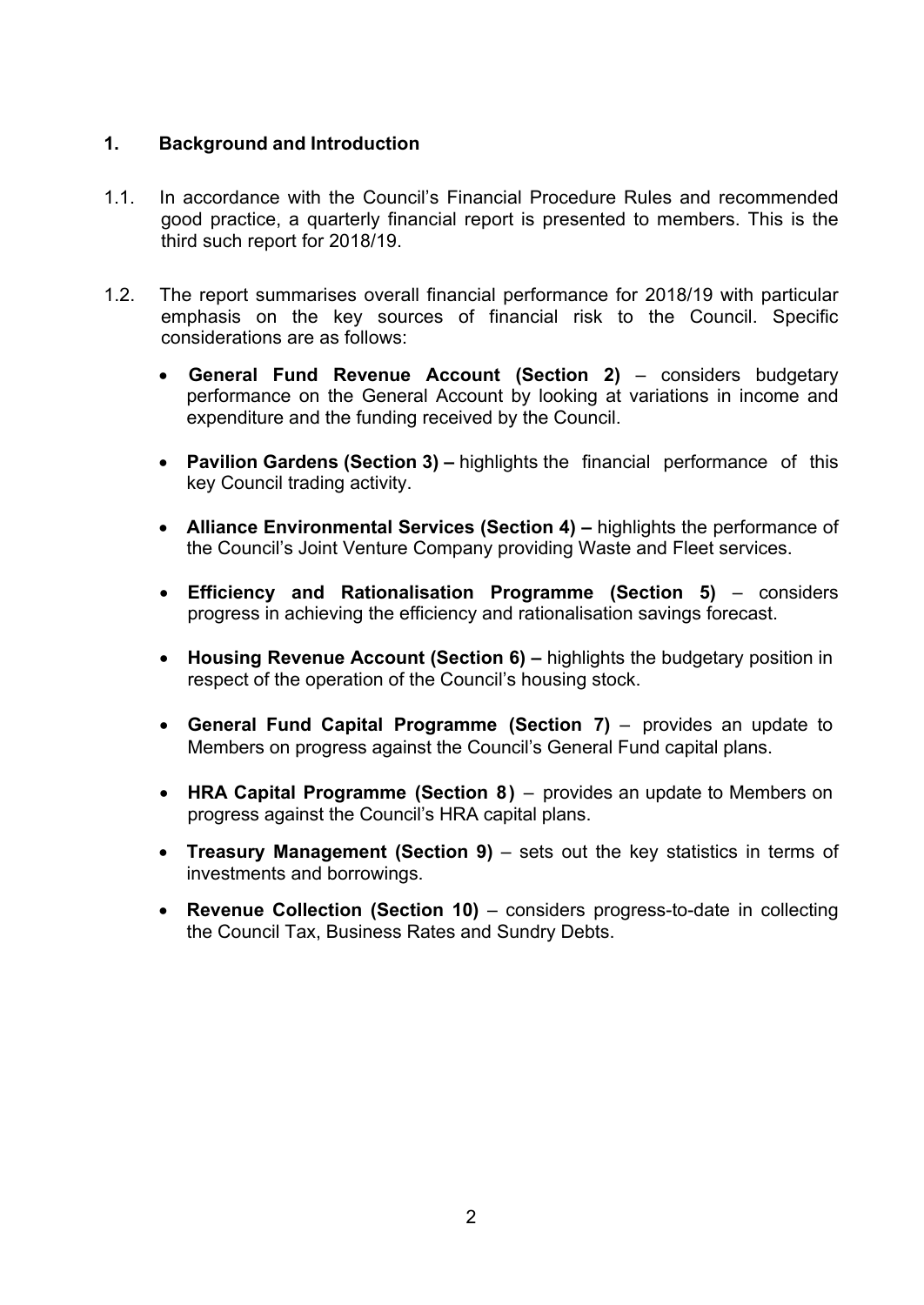# **2. General Fund Revenue Account**

2.1. This section of the report considers the financial performance of the General Fund Revenue Account against budget by looking at variations in income and expenditure and funding received by the Council.

| <b>Service</b>                          | 2018/19 Budget | <b>Projected</b><br><b>Outturn</b><br>2018/19 | <b>Variance</b> |
|-----------------------------------------|----------------|-----------------------------------------------|-----------------|
|                                         | £              | £                                             | £               |
| Alliance Management Team                | 65,800         | 59,000                                        | (6,800)         |
| Audit                                   | 10,240         | 8,240                                         | (2,000)         |
| <b>ICT</b>                              | 585,740        | 493,020                                       | (92, 720)       |
| <b>Human Resources</b>                  | 72,480         | 71,480                                        | (1,000)         |
| <b>Member Services</b>                  | 196,190        | 173,190                                       | (23,000)        |
| <b>Property Services</b>                | 1,307,300      | 1,472,180                                     | 164,880         |
| <b>Benefits</b>                         | (221, 910)     | (229, 910)                                    | (8,000)         |
| <b>Planning Applications</b>            | (427, 890)     | (417, 940)                                    | 9,950           |
| <b>Building Control</b>                 | 35,840         | 14,710                                        | (21, 130)       |
| <b>Customer Services</b>                | 144,390        | 128,390                                       | (16,000)        |
| <b>Legal Services</b>                   | 30,510         | 28,510                                        | (2,000)         |
| <b>Electoral Services</b>               | 96,470         | 59,970                                        | (36,500)        |
| Licensing and Land Charges              | (336, 520)     | (319, 160)                                    | 17,360          |
| Regeneration                            | 197,530        | 245,160                                       | 47,630          |
| <b>Communities and Cultural</b>         | 266,080        | 260,130                                       | (5,950)         |
| <b>Housing Strategy</b>                 | 80,040         | (14, 470)                                     | (94, 510)       |
| Transformation                          | 21,250         | 21,250                                        |                 |
| <b>Community Safety and Enforcement</b> | 136,350        | 122,350                                       | (14,000)        |
| Finance, Income and Procurement         | (43,930)       | (43, 130)                                     | 800             |
| Corporate Finance*                      | 6,100,770      | 6,218,620                                     | 117,850         |
| <b>Waste Collection</b>                 | 1,925,840      | 1,972,810                                     | 46,970          |
| <b>Street Scene</b>                     | 120,530        | 156,700                                       | 36,170          |
| Leisure Services                        | 433,870        | 376,560                                       | (57, 310)       |
| Horticulture                            | (663, 100)     | (691, 170)                                    | (28,070)        |
| <b>Visitor Services</b>                 | (1, 256, 650)  | (1,074,940)                                   | 181,710         |
| <b>Environmental Health</b>             | (4, 540)       | (20, 700)                                     | (16, 160)       |
| Housing **                              |                |                                               |                 |
| <b>Net Total of Services</b>            | 8,872,680      | 9,070,850                                     | 198,170         |
| Net Interest                            | 1,554,560      | 1,537,570                                     | (16,990)        |
|                                         | 10,427,240     | 10,608,420                                    | 181,180         |
| Funding: external                       | (8,616,150)    | (9,515,890)                                   | (899, 740)      |
| : reserves - contribution/(use)         | (1,811,090)    | (1,781,130)                                   | 29,960          |
| <b>Projected (Surplus)/Deficit</b>      |                | (688, 600)                                    | (688, 600)      |

\* Staff budgets are currently budgeted within Corporate Finance (except for Pavilion Gardens and Building Control staff budgets which for operational reasons are included within the Service).

\*\* The Council's Housing management costs are charged to the Housing Revenue Account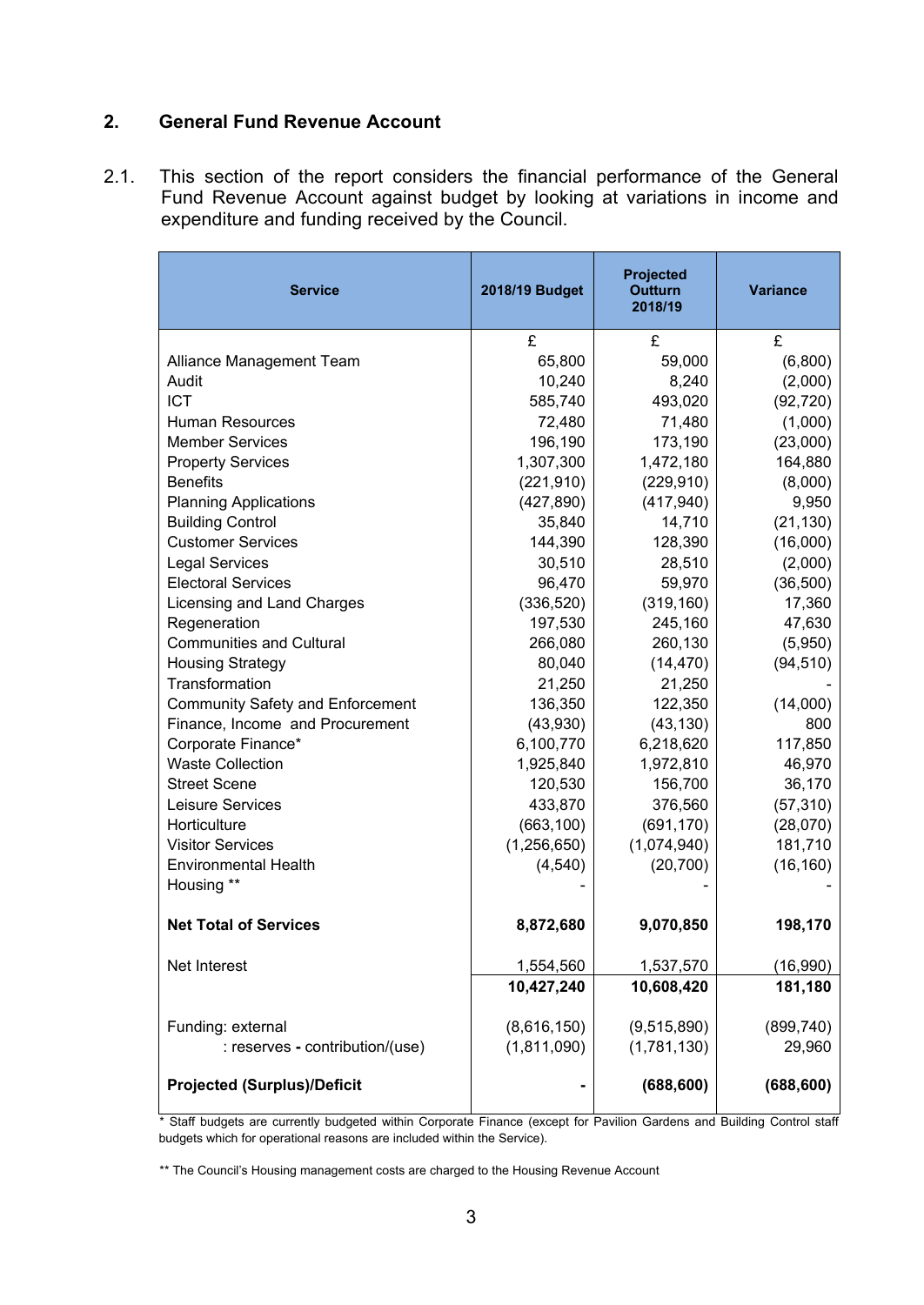- 2.2. A revenue budget of £10,427,240 was set for 2018/19. The table above shows how this budget has been allocated to services.
- 2.3. The Q3 projected outturn on the General Fund Revenue Account for 2018/19 is £9,738,640. This represents a projected surplus for the year of £688,600 at this stage in the year.
- 2.4. There are three service areas with a projected significant overspend:
	- Property (£164,880 overspend) The temporary arrangements put in place while the Alliance's property management contract is being procured have been extended. This is to allow detailed negotiations to take place that ensure the long term viability and economy of the contract. As a result the in-year maintenance budget is forecast to be exceeded.
	- Corporate Finance (£117,850 overspend) Corporate Finance records the Council's performance against its efficiency savings target and the consolidation of savings against corporate budgets such as for employee costs. Section 5 below is forecasting a £172,750 shortfall against the in-year efficiency target. However this is forecast to be partially offset by savings accruing against corporate staff and inflation contingency budgets as well as some £25,000 better than anticipated water franchise income.
	- Visitor Services (£181,710 overspend) Income streams at Pavilion Gardens have been impacted by the delayed re-opening of the Octagon, contributing to a projected £165,000 overspend against the budget. This operating deficit net of savings in the facilities property based budgets - gives rise to the trading deficit reported in Section 3. Markets are heading for a £47,000 overspend primarily owing to occupancy levels at Glossop Market. Car Parks income is now forecast to be back on track after a fall earlier in the year and is expected to generate a £30,000 surplus against budget.
- 2.5. There are three services with a projected significant underspend:
	- ICT (£92,720 underspend) Significant savings are emerging across a number of corporate costs (Internet, support, security, digital portal, wide area network and telephony) following on from system upgrades and reconfigurations in recent years. Some of which will be allocated against the Efficiency Programme.
	- Housing Strategy (£94,510 underspend) The housing needs function of this service area can benefit from third party funding of varying but sometimes substantial amounts to be targeted at Homelessness initiatives in the Borough. The unpredictable nature of these grants and the extended timeframe of the various initiatives often require the use of earmarked reserves to match funding to costs. At this stage therefore some £51,510 of the projected underspend has been earmarked to move into reserves.
	- Leisure Services (£57,310 underspend) Under the current contract with Places for People (PfP) the authority received a pension rebate paid a year in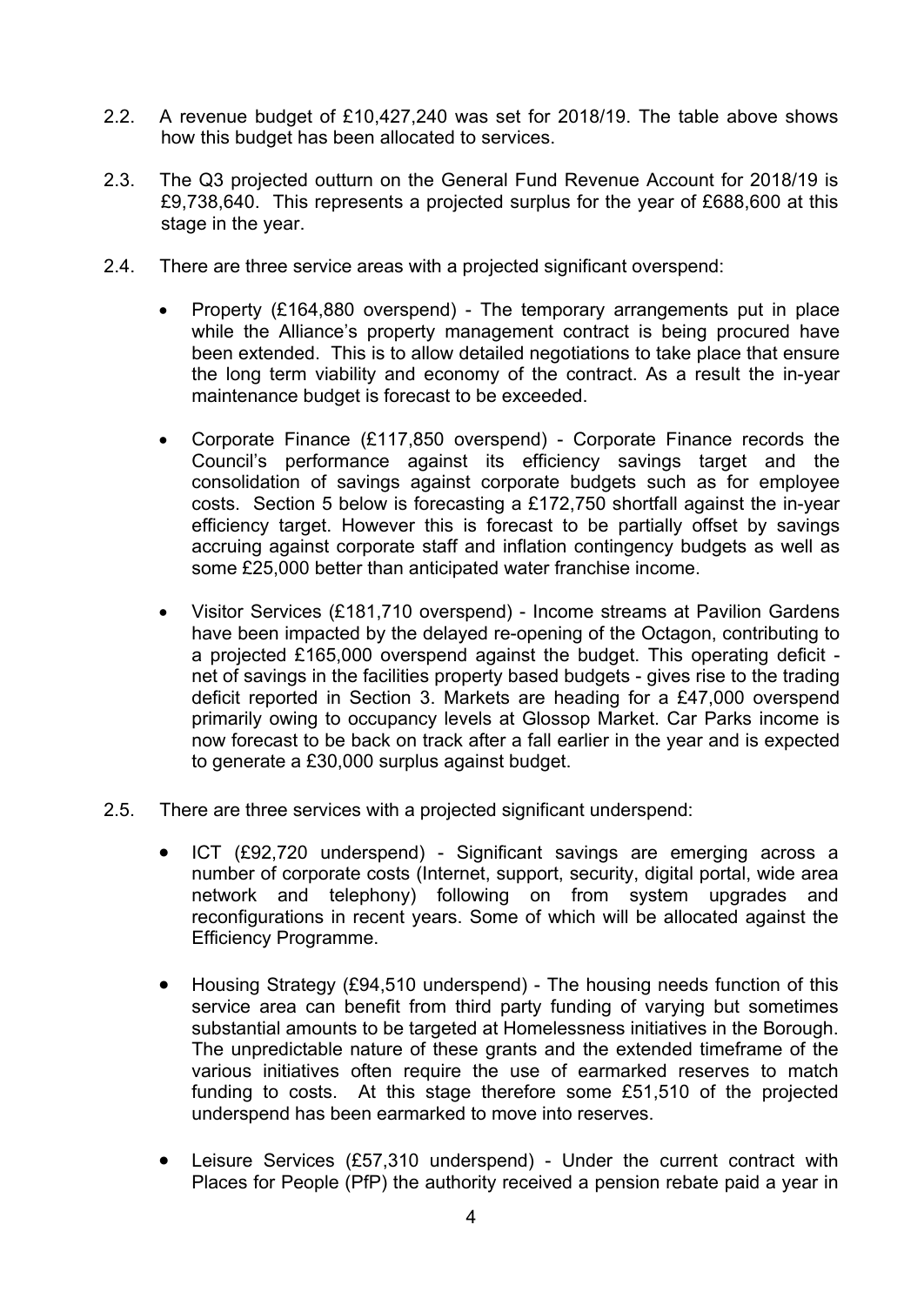arrears. As this contract is ending on 31st March 2019, the current financial year will be credited with two year's of rebate generating a surplus of some £50,000 in 2018/19.

- 2.6. The £49,350 underspend on net interest costs is detailed in section 9.
- 2.7. The level of funding anticipated for the year is £869,780 above that budgeted due to the following:

## *External Funding (£899,740):*

Business Rates Retention (£899,740)

- As a member of the Derbyshire 100% Business Rates Pilot in 2018/19, the contribution payable for the strategic growth fund (as part of the pilot terms) is lower compared to the levy payable under the previous 50% pooling arrangement upon which the budget was set. This is forecast to achieve £376,540 in additional retention for the Council.
- Forecast S31 grants for business rates are expected to be £523,200 greater than the budget:
	- o The majority of this is because the Council is entitled to a greater share of S31 grants under the pilot (50% instead of 40%) where the budget prudently assumed no change.
	- o In addition, following a technical consultation by the Ministry of Housing, Communities and Local Government (MHCLG), the methodology for calculating compensation due to local authorities for Small Business Rates Relief threshold changes has been refined. This will generate a windfall for the Council of £41,890 relating to 2017/18 and also increase the compensation due for the current year.
	- Fluctuations in business rates retention continue to be monitored in relation to the provision for appeals and rateable value reductions.

#### *Use of Earmarked Reserves £29,960:*

At this time a £29,960 additional net movement in to earmarked reserves is predicted, the most significant elements of which are:

- Electoral Services £40,000 contribution: this is a budgeted annual contribution in to a reserve earmarked to spread the cost of the Borough's elections over the term of a council.
- Corporate Finance £5,350 use: the Authority occasionally suffers a charge arising from its historical liability with Municipal Mutual Insurance. The Authority's Insurance Reserve is used to fund these irregular charges.
- Property Services £17,220 use: the cost of resolving urgent health and safety works at the Council's properties is to be covered out of an earmarked reserve.
- Regeneration Services £47,000 use: An earmarked reserve that exists to support regeneration projects within the Borough is being applied to support housing delivery initiatives within the year.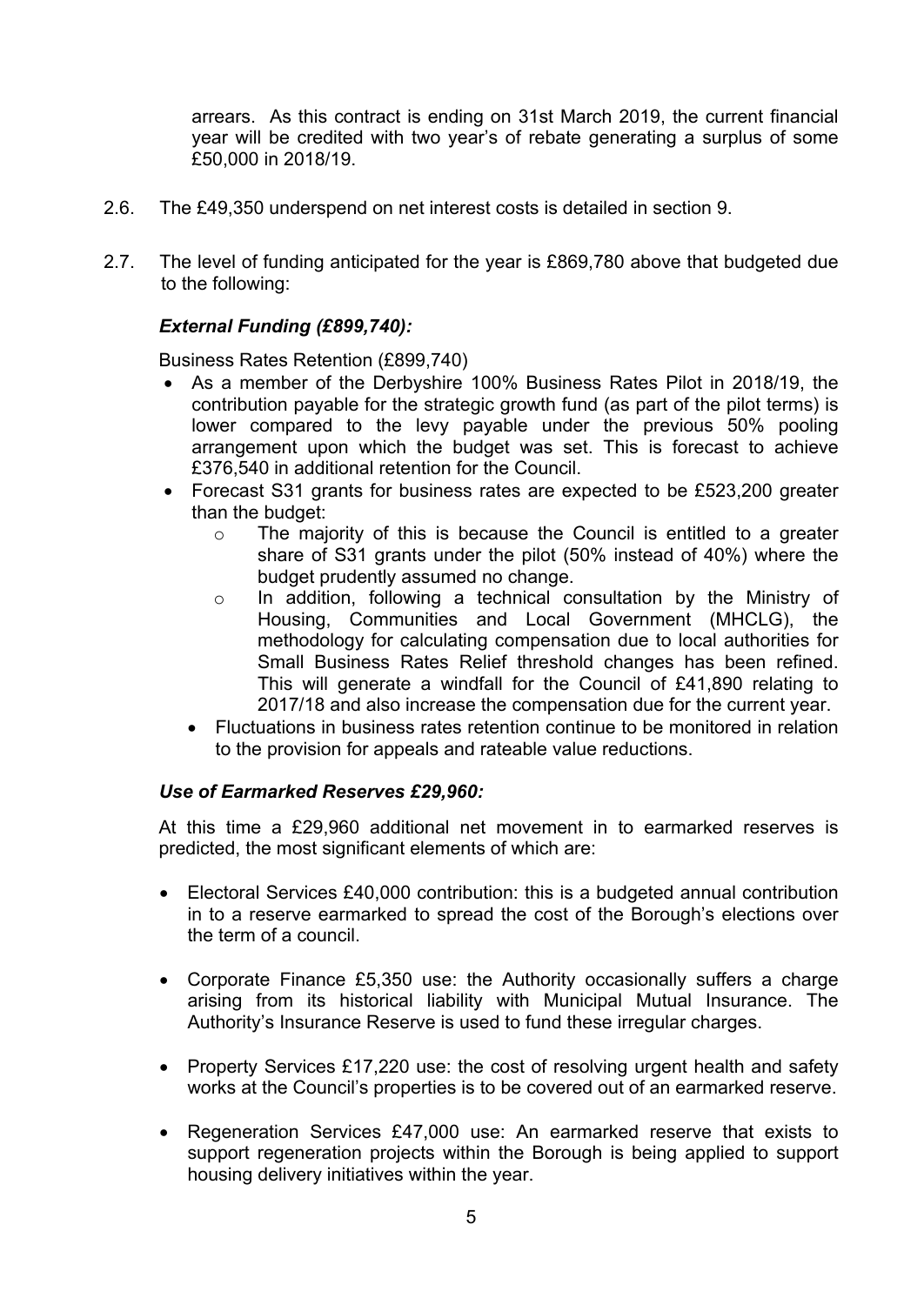- Housing Strategy £51,510 contribution: Third party funds received in-year are being set aside to support homelessness initiatives that will run into future years.
- Leisure Services £8,020 contribution: a number of grants and contributions received in year are being placed into reserve to be applied to specific sport and leisure related projects in the future.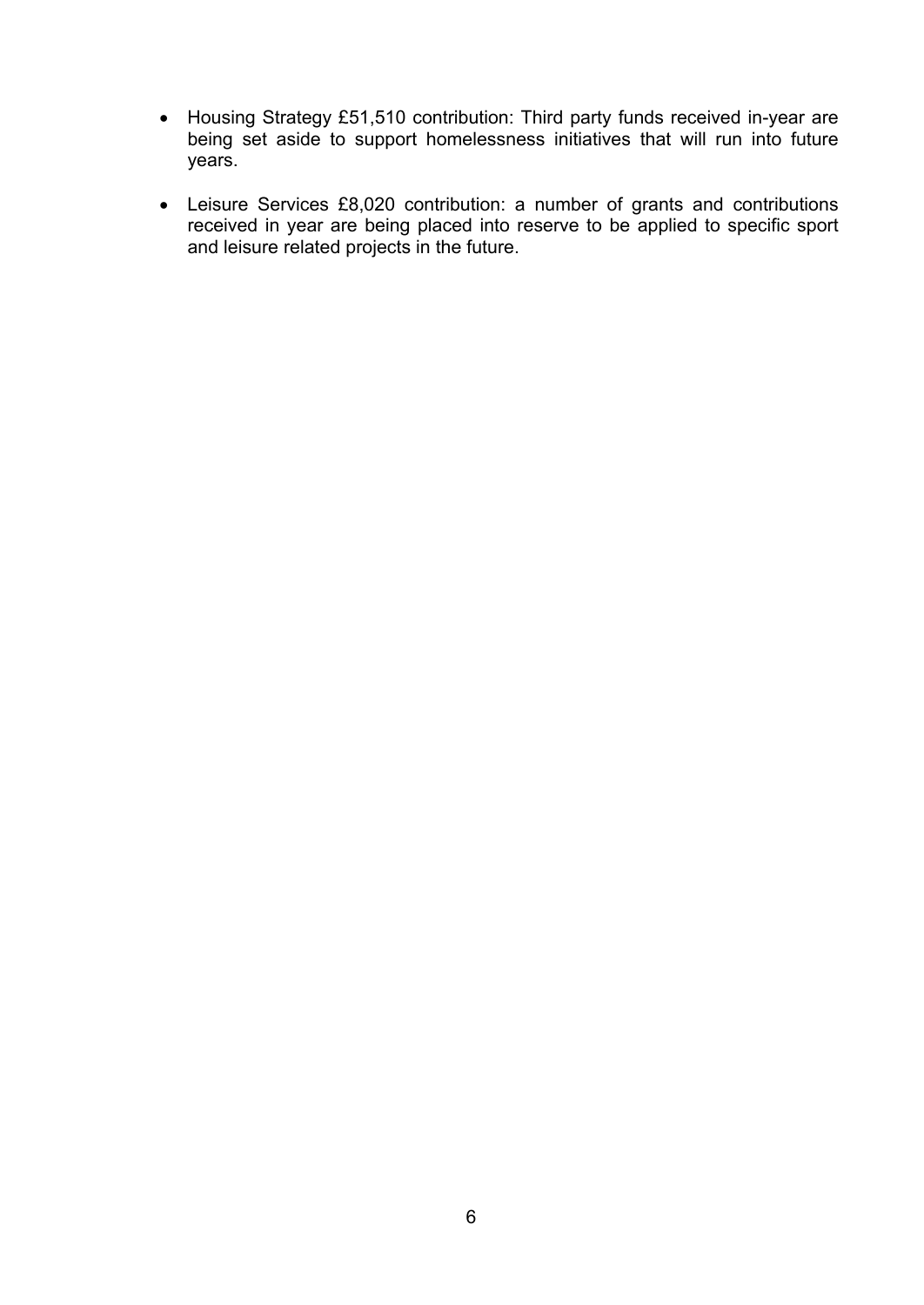# **3. Pavilion Gardens**

- 3.1. This section of the report details the financial performance of the trading activity at Pavilion Gardens. The Pavilion Gardens trading results are included in the General Fund Revenue Account.
- 3.2. In the Medium Term Financial Plan, part of the 2016/17 growth item (which was included to reflect the closure of the Octagon) was reversed in the 2018/19 budget amounting to £56,000. The 2018/19 budget was also reduced by £70,000 due to removal of the Marquee, making the budget a net cost of £182,460. As from 1st February Pavilion Gardens will transfer to Parkwood, this has been reflected in the projected overspend of £103,330. The main reason for the overspend is the delayed reopening of the Octagon and the impact on income levels.
- 3.3. The table below summarises the financial performance of the six separate trading activities – Pavilion Café, Coffee Area, Tourist Information Centre (TIC) & Retail Area, Events, Outside Areas and Functions – in the Pavilion Garden.

| <b>Description</b>           |                      |                              | <b>Projected Outturn 2018/19</b> | Projected                       | 2018/19             | <b>Variance</b>       |                         |                          |                       |
|------------------------------|----------------------|------------------------------|----------------------------------|---------------------------------|---------------------|-----------------------|-------------------------|--------------------------|-----------------------|
|                              | Pavilion<br>Café     | <b>Coffee</b><br><b>Area</b> | TIC &<br><b>Retail</b>           | <b>Events</b>                   | <b>Outside</b>      | Function              | <b>Outturn</b>          | <b>Budget</b>            |                       |
| <b>Income</b><br>Expenditure | (461,070)<br>547,080 | (118,990)<br>222.790         | 213.990                          | (143,920) (108,200) <br>119.050 | (39, 970)<br>47.340 | (111, 420)<br>119.110 | (983, 570)<br>1,269,360 | (1,250,220)<br>1,432,680 | 266,650<br>(163, 320) |
| Net Cost /<br>(Contribution) | 86,010               | 103.800                      | 70.070                           | 10.850                          | 7,370               | 20,010                | 285.790                 | 182.460                  | 103,330               |

| <b>Description</b><br><b>Outturn 2017/18</b> |                      |                       |                        |                                   |                    | 2017/18               | Variance                   |                          |                       |
|----------------------------------------------|----------------------|-----------------------|------------------------|-----------------------------------|--------------------|-----------------------|----------------------------|--------------------------|-----------------------|
|                                              | Pavilion<br>Café     | <b>Coffee</b><br>Area | TIC &<br><b>Retail</b> | <b>Events</b>                     | <b>Outside</b>     | <b>Function</b>       | <b>Outturn</b>             | <b>Budget</b>            |                       |
| Income<br>Expenditure                        | (534,960)<br>627,760 | (143,600)<br>261.220  | 218,850                | $(155, 140)$ (197,540)<br>227,620 | (41,800)<br>46.120 | (134, 120)<br>143.630 | (1, 207, 160)<br>1,525,200 | (1,454,030)<br>1,747,730 | 246,870<br>(222, 530) |
| <b>Net Cost /</b><br>(Contribution)          | 92.800               | 117.620               | 63.710                 | 30.080                            | 4.320              | 9.510                 | 318.040                    | 293.700                  | 24,340                |

3.4. The following should be noted:

- Pavilion Café Trading activity derives from the Café during the normal opening hours of the business between 9.30am and 5pm (and later during the Festival Season in July and August)
- Coffee Area Trading Activity driven from the Coffee Bar.
- Tourist Information Centre (TIC) and Retail Area Trading activity driven from the Retail area (including gallery Rental and artists' commission) and the Tourist Information Centre)
- Events Trading activity driven from room hire bookings in-house events and fairs
- Outside Trading activity driven from the miniature train and Lakeside Kiosk.
- Functions –Trading activity in respect of food and drink driven from private bookings.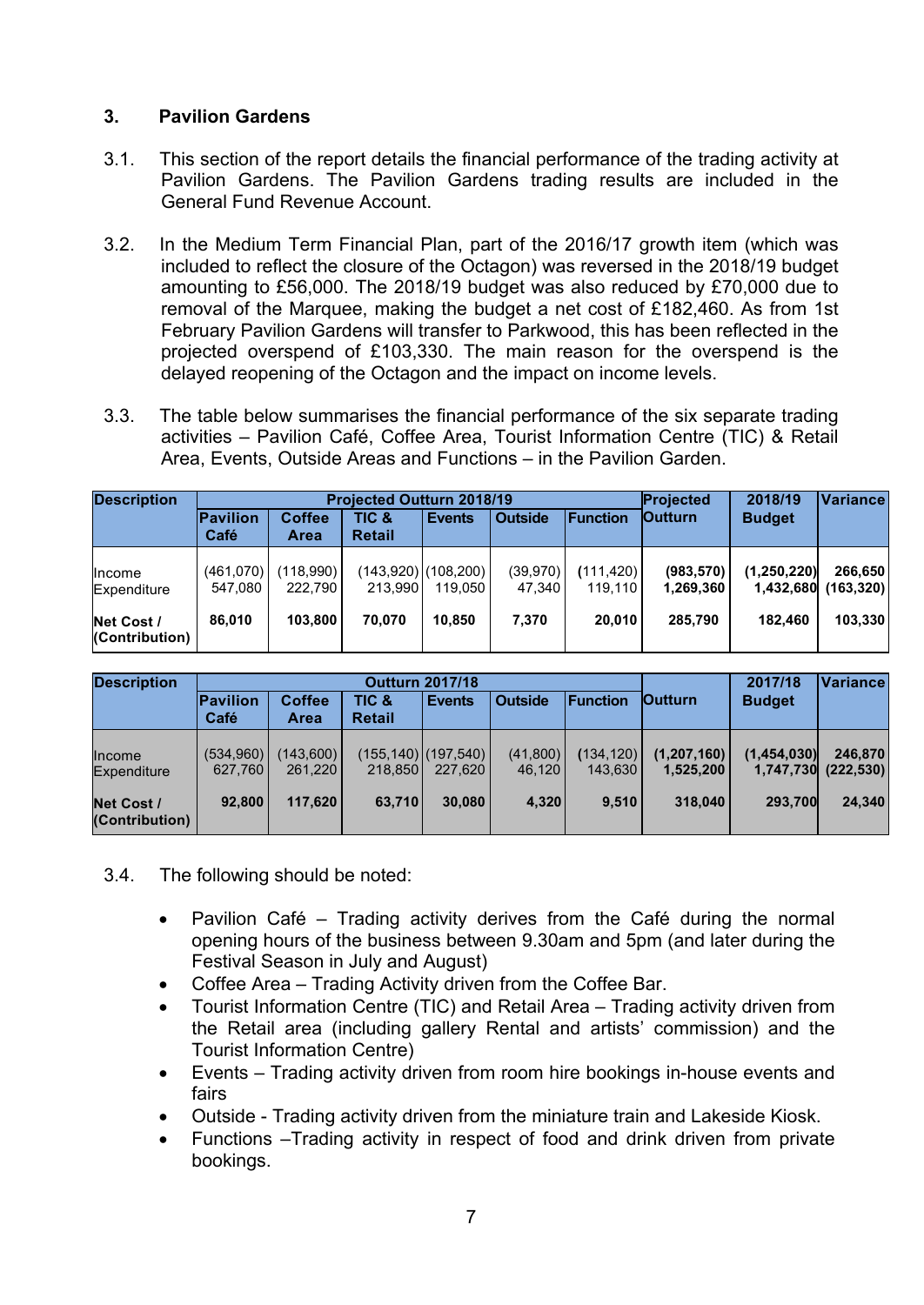### **4. Alliance Environmental Services**

- 4.1. Alliance Environmental Services (AES) is a company created with a vision to deliver waste, street cleansing and grounds maintenance services in the High Peak and Staffordshire Moorlands areas. The company has three shareholders: High Peak Borough Council, Staffordshire Moorlands District Council and Ansa, which is a wholly owned subsidiary of Cheshire East Council. This section of the report considers the financial performance of the company and contribution to the Council's Efficiency and Rationalisation Programme in 2018/19.
- 4.2. Phase 1 of the transfer of services commenced on 7th August 2017 to deliver High Peak Borough Council Waste services. This followed the end of the previous contract with Veolia Environmental Services. Phase 2 began on 1st July 2018 to deliver waste services to Staffordshire Moorlands District Council and fleet management services to the Alliance as a whole.
- 4.3. The AES forecast management accounts for 2018/19 include a budgeted profit of £111,830 - including phase 1 and 2 services delivered to both Councils. AES has provided management accounts as at the end of November 2018 to forecast the outturn for 2018/19 and is predicting a profit of £187,010 against the budget of £111,830. The anticipated surplus of £75,180 is related to a reduction in staffing costs compared to the budget, and some savings on transport repairs and maintenance; which are in part offset by reductions in risk items payable by the Council.

| 2018-19                        | <b>Budget</b> | Q3 Forecast | <b>Variance</b> |  |
|--------------------------------|---------------|-------------|-----------------|--|
|                                |               |             |                 |  |
| Turnover                       | (6,805,840)   | (6,652,800) | 153,040         |  |
| Cost of sales                  | 6,099,890     | 5,853,380   | (246,510)       |  |
| <b>Gross profit</b>            | (705, 950)    | (799, 420)  | (93, 470)       |  |
|                                |               |             |                 |  |
| <b>Administrative Expenses</b> | 594,120       | 612,410     | 18,290          |  |
|                                |               |             |                 |  |
| <b>Forecast (Profit)/ Loss</b> | (111, 830)    | (187, 010)  | (75, 180)       |  |
|                                |               |             |                 |  |

- 4.4. The 2018/19 Efficiency Targets relating to AES services are £242,850: £169,370 allocated to AES and £73,480 to be achieved from the Councils retained budgets. The efficiency savings achieved by AES are payable to the Councils at the end of the year and will be apportioned between High Peak Borough Council and Staffordshire Moorlands District Council as appropriate to the areas where it has been achieved.
- 4.5. At quarter 3, AES are reporting that the company is forecast to achieve its budgeted profit to improve the company's reserves position in line with its original business case. The forecast surplus profits of £75,180 will be allocated to the efficiency target. At this stage the company is predicting that the further savings will be made in order to achieve the two Councils' efficiency targets.

*Impact on the Council's budgets*

4.6. The impact of the company's activities on the Council's budget is set out in the table below: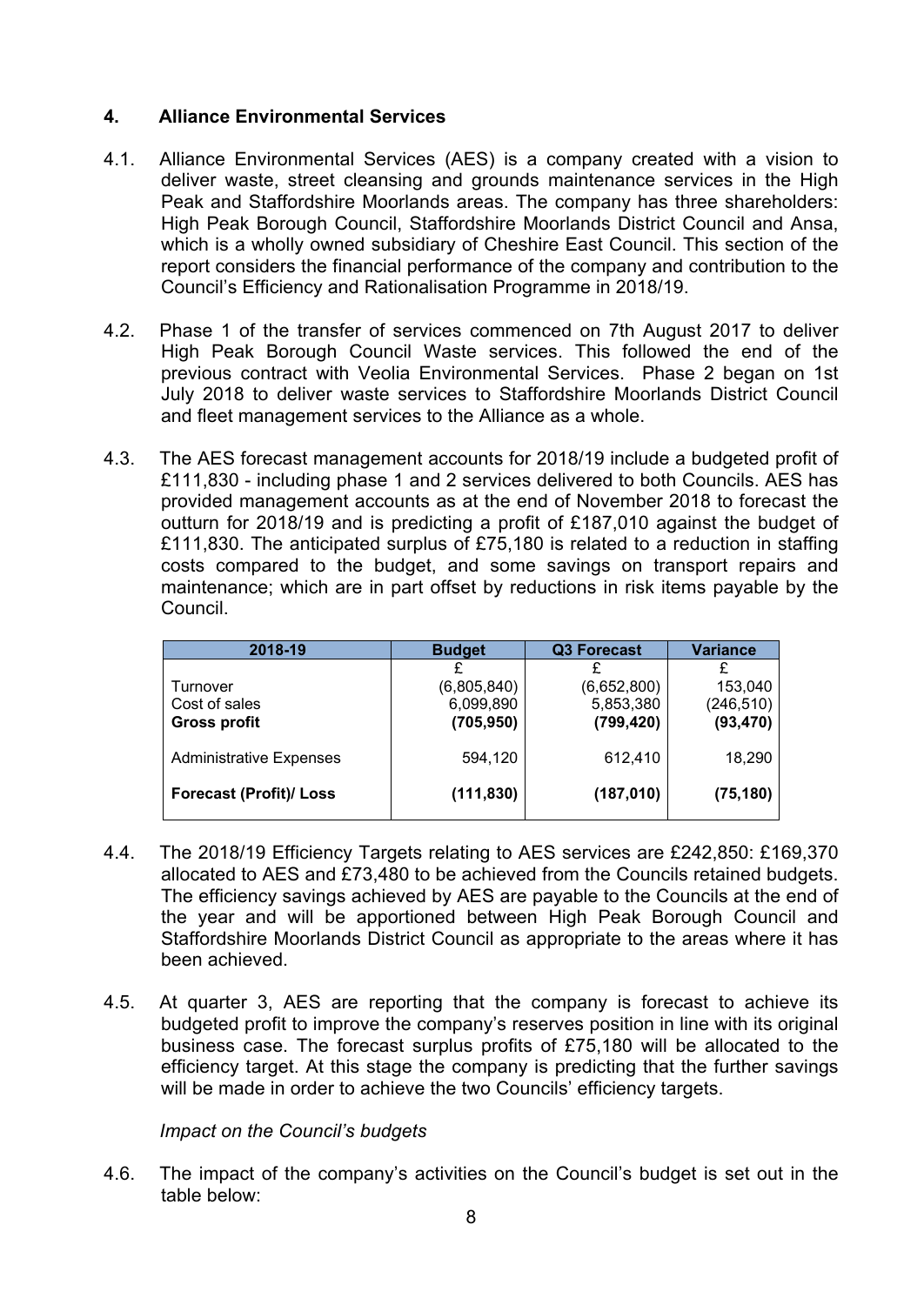| 2018-19                                                                                                                             | <b>General Fund</b>                           | <b>HRA</b>        | <b>Total</b>                                  |
|-------------------------------------------------------------------------------------------------------------------------------------|-----------------------------------------------|-------------------|-----------------------------------------------|
| <b>Budget</b>                                                                                                                       | £<br>2,703,290                                | £<br>75,950       | £<br>2,779,240                                |
| Annual management fee<br>(incl. Vehicle premium)<br>Crystallised risk items                                                         | 2,894,050<br>94,300                           | 75,950<br>19,480  | 2,970,000<br>113,780                          |
| <b>Variance</b><br>Offset by:<br>Contract hire savings<br>Allocation of Joint Operation Profit<br>Other wider waste service savings | 285,060<br>(129,380)<br>(20, 770)<br>(82,700) | 19,480<br>(2,830) | 304,540<br>(129, 380)<br>(23,600)<br>(82,700) |
| <b>Net Variance</b>                                                                                                                 | 52,210                                        | 16,650            | 68,860                                        |

- 4.7. An amount of £92,420 is included in the management fee paid by the Council on account to AES to recognise the additional costs associated with temporary hire of vehicles pending the completion of a procurement exercise. Should efficiencies/ savings be realised above the target plan, a repayment will be made to the Council in respect of this amount.
- 4.8. Within the AES Business Plan a number of items are recognised initially as 'risk items' which may or may not crystallise into actual costs/ payments or may be absorbed into the existing management fee paid on account. At quarter 3, the risk payments applicable by the Council are forecast at £113,780 (£94,300 General Fund, £19,480 HRA) relating to pension pressures and other support service overheads.
- 4.9. Under accounting standards, AES's financial performance is incorporated in to the Councils' single entity statements as a 'Joint Operation' as opposed to separate group accounts being reported. The profit is therefore apportioned between the two Councils and the respective services in line with the input of original budgeted resources from each department.
- 4.10. The total of the annual management fee payable and the crystallised risk items is partially offset savings on the Council's contract hire budgets as a result of the purchase of vehicles earlier in the year from SFS (the Council's former provider of contract hire vehicles), pending vehicle procurement; by the allocation of AES's profit outturn under Joint Operation accounting; and by savings anticipated in the wider waste service not related to AES, which include improved domestic recycling income and reduced trade waste disposal costs.
- 4.11. AES is undergoing the process of confirming admitted body status in the Derbyshire Pension Fund (DPF). This involves 'pooling' the staff transferred to AES, with the remaining Council employees in the High Peak portion of the DPF. This effectively removes pension risk from the company, whilst at the same time offering greater budget certainty and putting the Council in the same risk position that it would have been if services were to be delivered in-house.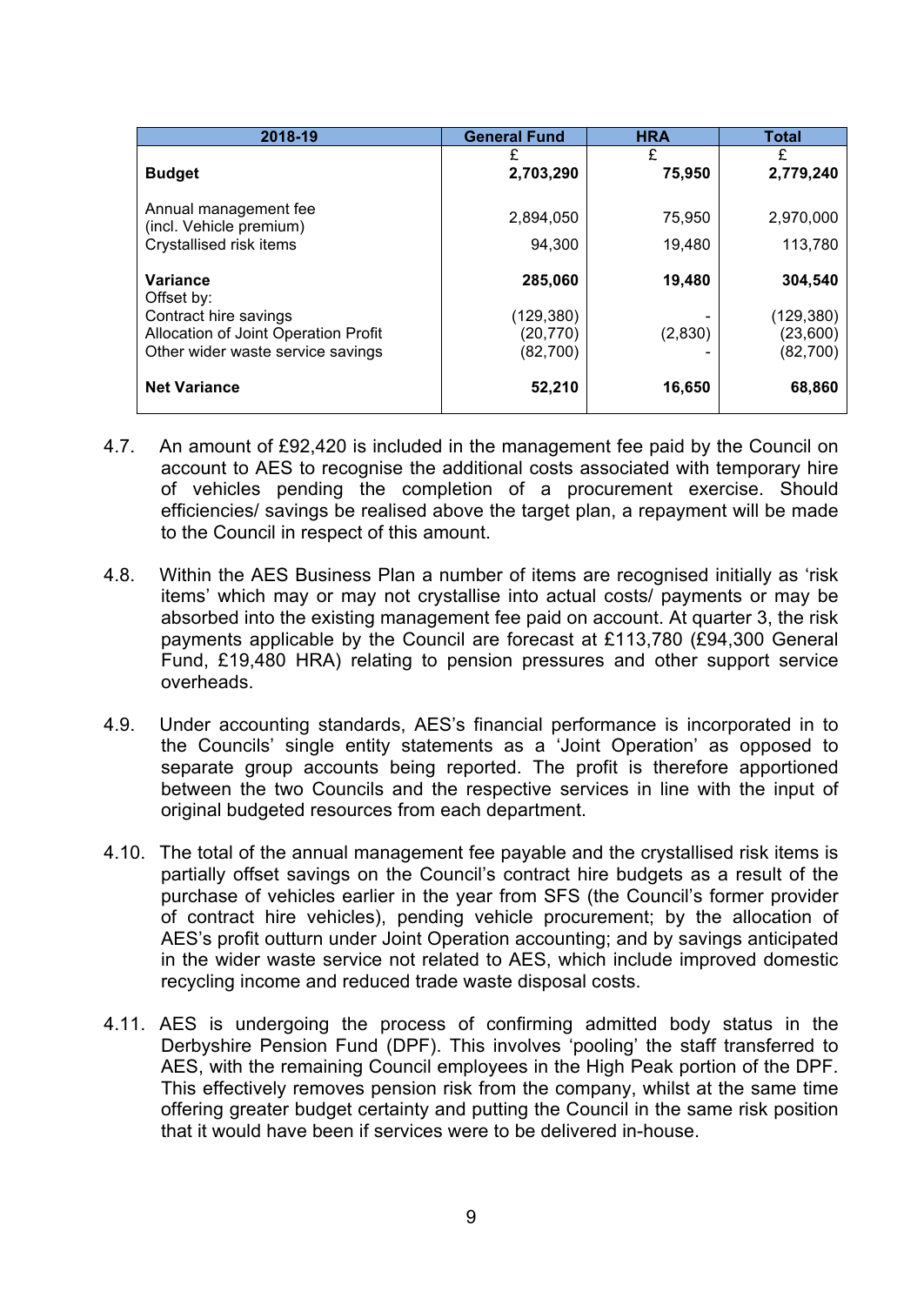### **5. Efficiency and Rationalisation Programme**

- 5.1. This section of the report considers the financial performance of the Council's Efficiency and Rationalisation Programme in 2018/19.
- 5.2. The Council's Medium-Term Financial Plan (approved in February 2018) included a new four-year (2017/18 – 2020/21) Efficiency and Rationalisation Strategy targeting savings of £2.1 million. This was required to balance the forecast budget deficit position of £1.7m and also the carry forward of unachieved efficiencies from 2016/17 of £0.4m.
- 5.3. The Efficiency and Rationalisation Strategy has the effect of both reducing expenditure and increasing income. The need to grow income is now more of a priority as the Council moves more towards being self-financing. The strategy has been developed with the underlying principles of protecting frontline service delivery. It is also intended that the strategy is a tool to enable the Council to ensure that its service spending is determined by the established priorities set out in the Corporate Plan.
- 5.4. The Efficiency and Rationalisation Strategy has five areas of focus:
	- **Major Procurements -** There is the opportunity to focus attention on a number of large service functions which are currently provided by an external contractor / supplier. A number of significant contracts are coming to an end. This will also allow a fundamental review of these services with proper consideration of the current financial constraints. The contract commitments have sometimes restricted the opportunity to align services across the alliance with High Peak. The individual projects will focus on Waste Collection & Environment Services, Leisure Management and Facilities Management
	- **Asset Management Plan –** continuation of the existing priority of rationalising the Council's asset base with a focus around priorities in order to allow for the necessary capital investment
	- **Growth –** development of a clear focus upon housing and economic growth based upon the established Local Plan.
	- **Income Generation –** focus on increasing the yield from existing sources on income and a drive towards identifying new sources of income
	- **Rationalisation –** a commitment to reducing expenditure on non-priority areas of spend e.g. management arrangements, channel shift, non-statutory services
- 5.5. The 2018/19 budget provides for the achievement of £581,000 of such savings in year – with a significant focus on income generation and savings arising out of major procurements, particularly the waste collection Alliance Environmental Services joint arrangement.
- 5.6. At the end of Quarter Three, £376,350 has been taken against the overall efficiency programme. A further £31,900 of growth related savings were also delivered at budget-setting time, arising out of New Homes Bonus funding forecasts. Savings achieved in the third quarter primarily relate to the deletion from the Establishment of a number of long-term vacant posts.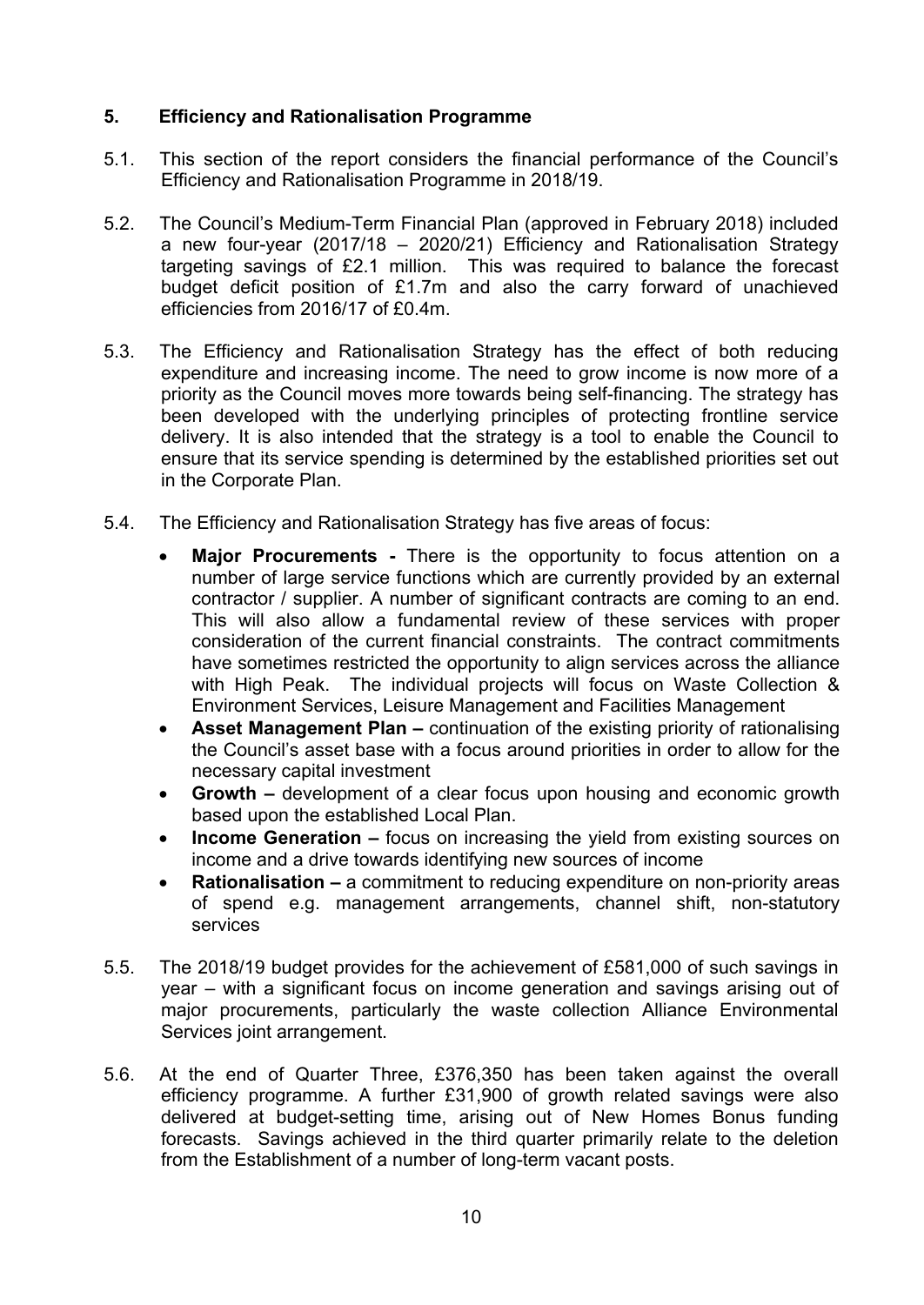- 5.7. This leaves £172,750 of savings to be achieved over the remaining part of the year. Therefore, there may be a potential shortfall against the in-year target, mainly down to some slippage in the profile of savings assumed in the Efficiency Programme.
- 5.8. A review of historically underspent budgets has been taking place over the last 6 months to identify areas of excess budget provision. This exercise has yielded £185,000 in savings to date and will continue during the Fourth Quarter in an effort to reduce any shortfall.
- 5.9. The efficiency shortfall is being partially offset by one-off vacancy savings in the establishment. Whilst this plugs the in-year savings gap; it does not necessarily provide for on-going budget savings. Consequently, any shortfall in efficiency savings at year-end will need to be rolled forward into 2019/20 or re-profiled into later years. An exercise to re-profile the current Efficiency & Rationalisation Plan is being undertaken as part of the 2019/20 budget setting process.
- 5.10. The Authority carries a reserve of £100,000 earmarked to support the Strategy which can be drawn on to offset one-off costs of delivering the efficiency programme, such as redundancy costs. This reserve may be drawn on at yearend to meet some of these costs.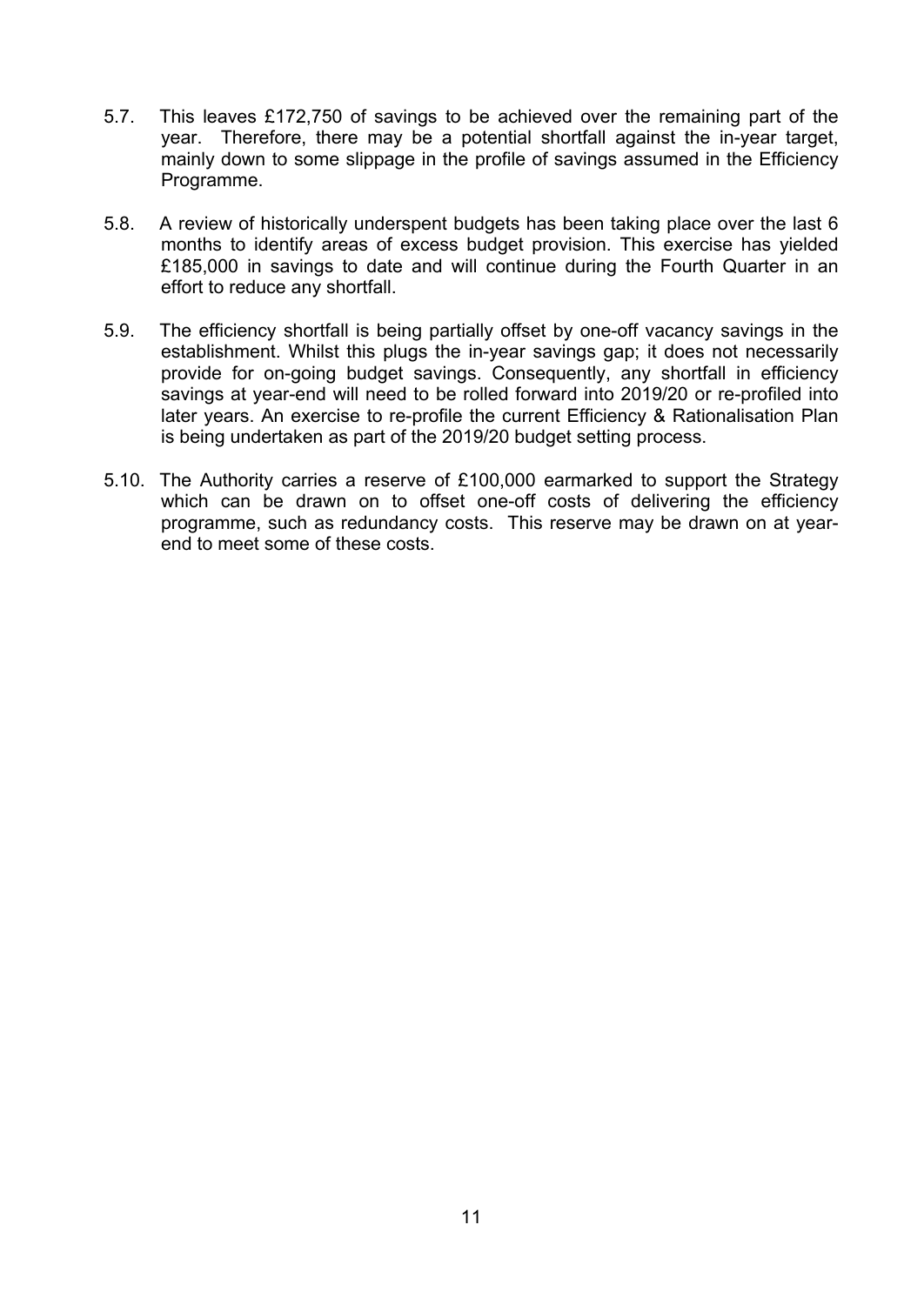# **6. Housing Revenue Account (HRA)**

- 6.1. This section of the report considers the financial performance of the Council's Housing Revenue Account and highlights the budgetary position in respect of the operation of the Council's housing stock.
- 6.2. The 2018/19 Housing Revenue Account budget as updated and approved by the Executive on 9th August 2018 was set at £147,140.
- 6.3. Projected expenditure on the Housing Revenue Account for 2018/19, at the Third Quarter stage, is £14,007,460 with estimated income at £14,884,390. This represents an estimated surplus for the year of £876,930 (i.e. £1,024,070 below budget).

| <b>Housing Revenue Account</b>     | 2018-19<br><b>Revised</b><br><b>Budget</b> | 2018-19<br>Q3<br><b>Changes</b> | 2018-19<br><b>Revised</b><br><b>Budget</b> | 2018-19<br><b>Expected</b><br><b>Outturn</b> | 2018-19<br><b>Variance</b> |
|------------------------------------|--------------------------------------------|---------------------------------|--------------------------------------------|----------------------------------------------|----------------------------|
|                                    |                                            | £                               |                                            | £                                            | £                          |
| <b>INCOME</b>                      |                                            |                                 |                                            |                                              |                            |
| <b>Dwellings Rents</b>             | (14, 230, 620)                             |                                 | (14, 230, 620)                             | (14, 229, 530)                               | 1,090                      |
| Non - Dwelling Rents Etc           | (617, 730)                                 |                                 | (617, 730)                                 | (654, 860)                                   | (37, 130)                  |
| <b>Sub-total income</b>            | (14, 848, 350)                             | $\overline{\phantom{0}}$        | (14, 848, 350)                             | (14, 884, 390)                               | (36, 040)                  |
| <b>EXPENDITURE</b>                 |                                            |                                 |                                            |                                              |                            |
| Repairs & Maintenance              | 4,404,400                                  |                                 | 4,404,400                                  | 4,424,370                                    | 19,970                     |
| Supervision & Management           | 3,104,400                                  | (69, 730)                       | 3,034,670                                  | 2,817,810                                    | (216, 860)                 |
| Rents, rates, taxes etc.           | 105,260                                    |                                 | 105,260                                    | 128,260                                      | 23,000                     |
| Savings Realised                   |                                            | 69,730                          | 69,730                                     |                                              | (69, 730)                  |
| <b>Other Operating Expenditure</b> | 712,110                                    |                                 | 712,110                                    | 676,520                                      | (35, 590)                  |
| Depreciation & Impairment          | 2,099,030                                  |                                 | 2,099,030                                  | 2,099,030                                    |                            |
| Interest & Debt Management         | 2,904,200                                  |                                 | 2,904,200                                  | 2,871,840                                    | (32, 360)                  |
| <b>Contribution to Capital</b>     | 1,666,090                                  |                                 | 1,666,090                                  | 989,630                                      | (676, 460)                 |
| Sub-total expenditure              | 14,995,490                                 | -                               | 14,995,490                                 | 14,007,460                                   | (988, 030)                 |
| (Surplus) / Deficit                | 147,140                                    |                                 | 147,140                                    | (876, 930)                                   | (1,024,070)                |

- 6.4. The Council has a duty, in accordance with Part VI (Section 74) of the Local Government and Housing Act 1989, to maintain a "Housing Revenue Account" (HRA). By "ring -fencing' the Housing Revenue Account, the Council ensures that the management and maintenance of the Council's housing stock is funded from the income generated by rents and other related sources. The Council is required under Part VI (Section 76) to prevent a debit balance each year on the HRA by setting the appropriate budget and monitoring progress against that budget throughout the financial year. The surplus balance predicted by the Council at this third quarter stage will be transferred to reserves within the Housing Revenue **Account**
- 6.5. There are no significant overspends and three significant (>£50,000) underspends to be noted at this stage:
	- Supervision and Management (£216,860) A large proportion of this under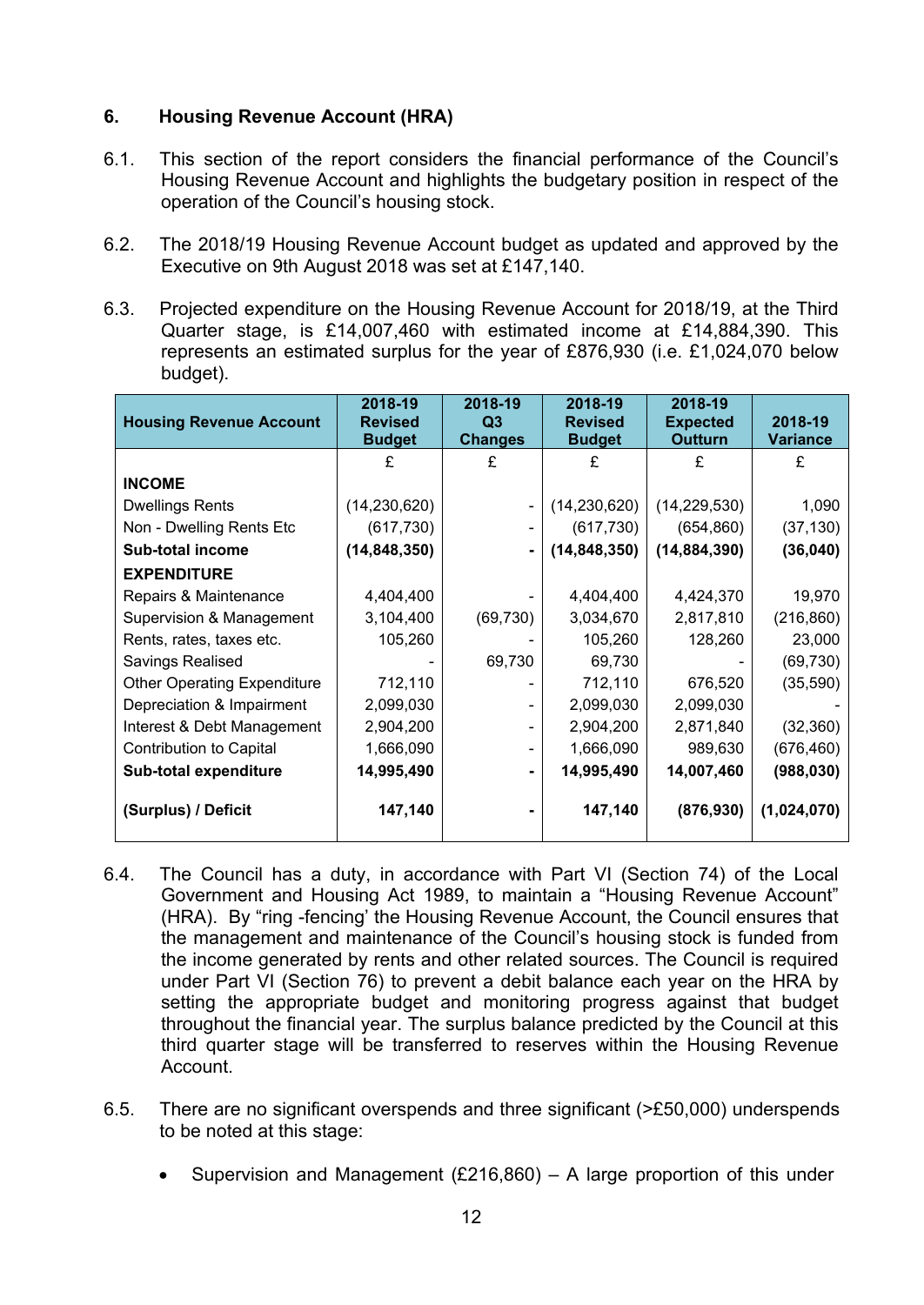spend (£145,000) reflects savings in salary costs, transport costs and general employee related expenditure. The remainder is related to lower than expected inflationary costs across a number of spend areas within the HRA.

- Savings Realised (£69,730) A number of administrative savings have been realised ahead of the HRA Financial Improvement Plan.
- Contribution to Capital (£676,460) This underspend relates to delays in commencement and completion of a number of Capital Schemes and is reflective of the changes to the Capital programme detailed in Section 8 below.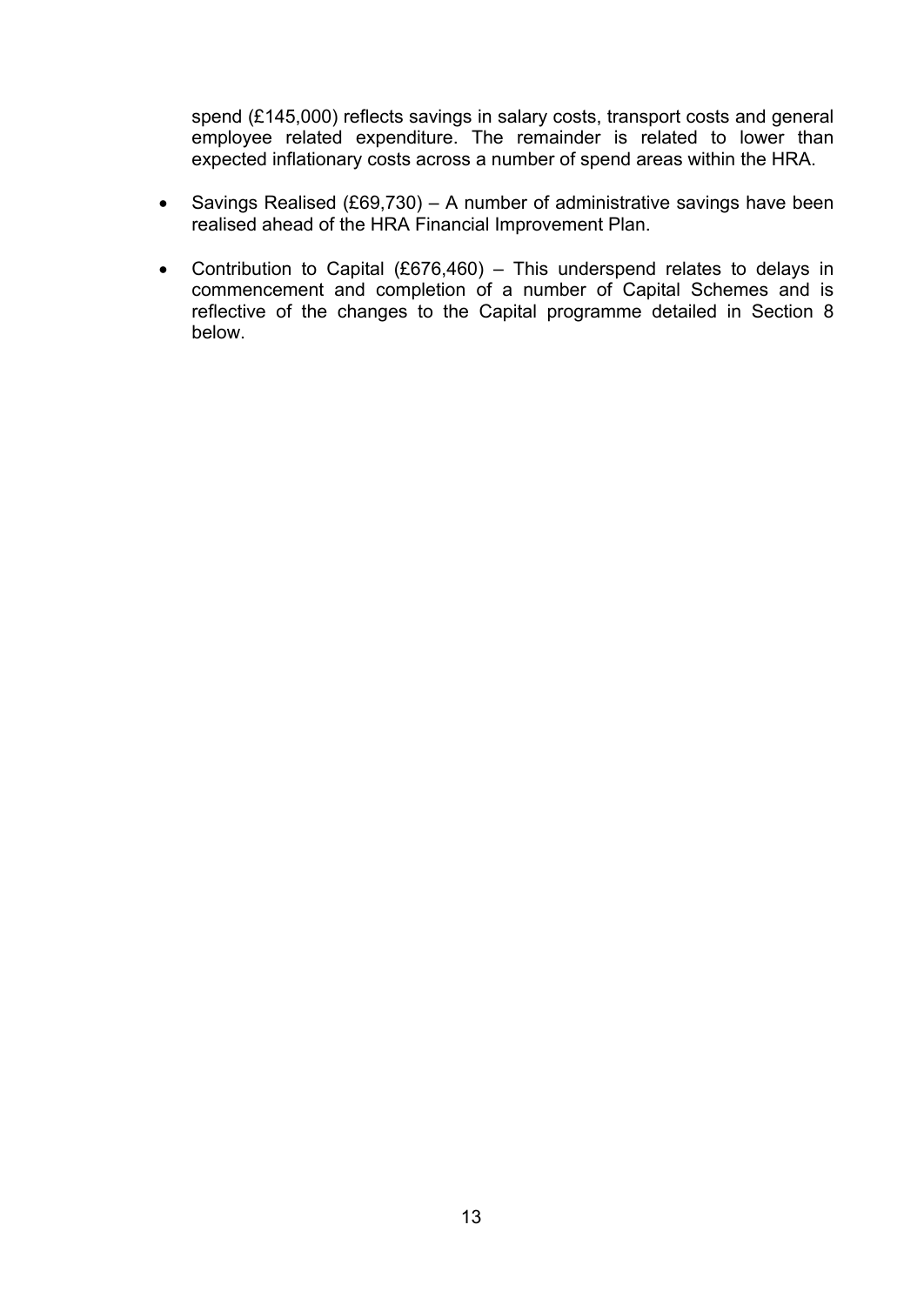# **7. General Fund Capital Programme**

- 7.1. This section of the report provides an update on the Council's General Fund Programme.
- 7.2. The table below shows a high level (service) summary of the General Fund Capital Programme position at 31st December 2018. Further detail on a schemeby-scheme basis is contained in Annex A.

|                                          | 2018/19<br><b>Approved</b><br><b>Budget</b> | Q <sub>3</sub><br><b>Changes</b> | 2018/19<br><b>Revised</b><br><b>Budget</b> | <b>Expected</b><br><b>Outturn</b><br>2018/19 | <b>Expected</b><br><b>Variance</b><br>2018/19 |
|------------------------------------------|---------------------------------------------|----------------------------------|--------------------------------------------|----------------------------------------------|-----------------------------------------------|
|                                          | £                                           | £                                | £                                          | £                                            | £                                             |
| Housing                                  | 301,050                                     |                                  | 301,050                                    | 178,000                                      | (123,050)                                     |
| <b>Housing Standards</b>                 | 615,650                                     | 32,280                           | 647,930                                    | 383,370                                      | (264, 560)                                    |
| <b>Property Services</b>                 | 3,480,790                                   |                                  | 3,480,790                                  | 2,545,680                                    | (935, 110)                                    |
| <b>ICT</b>                               | 9,640                                       |                                  | 9,640                                      |                                              | (9,640)                                       |
| <b>Fleet Management</b>                  | 2,547,070                                   |                                  | 2,547,070                                  | 1,007,410                                    | (1,539,660)                                   |
| Leisure Services                         |                                             | 122,560                          | 122,560                                    | 122,560                                      |                                               |
| Regeneration                             | 318,190                                     | 341,560                          | 659,750                                    | 370,650                                      | (289, 100)                                    |
| Horticulture                             | 110,560                                     |                                  | 110,560                                    | 10,000                                       | (100, 560)                                    |
|                                          | 7,382,950                                   | 496,400                          | 7,879,350                                  | 4,617,670                                    | (3, 261, 680)                                 |
|                                          |                                             |                                  |                                            |                                              |                                               |
| <b>External Contributions</b><br>Capital | 615,650                                     | 32,280                           | 647,930                                    | 383,370                                      | (264, 560)                                    |
| Receipts/Reserves                        | 1,109,520                                   |                                  | 1,109,520                                  | 1,331,690                                    | 222,170                                       |
| <b>General Fund Balances</b>             | 387,710                                     |                                  | 387,710                                    | 387,710                                      |                                               |
| Borrowing                                | 5,270,070                                   | 464,120                          | 5,734,190                                  | 2,514,900                                    | (3,219,290)                                   |
|                                          | 7,382,950                                   | 496,400                          | 7,879,350                                  | 4,617,670                                    | (3, 261, 680)                                 |

- 7.3. The 2018/19 General Fund Capital Budget as updated and approved by the Executive on 6th December 2018 was set at £7,382,950. During the third quarter, budget increases of £496,400 have been included; resulting in a revised 2018-19 budget of £7,879,350
- 7.4. The changes made to the programme are listed below:
	- Housing Standards Disabled Facilities Grants (DFGs) **Increased budget £32,280** the level of funds awarded annually by Central Government to support the grants programme was higher than anticipated; See below - this funding however is not expected to be utilised in the current financial year.
	- Leisure Services Equipment **Increased budget £122,560 –** This provision is necessary to cover the costs of acquiring gym equipment installed by the current service provider in the Council's Leisure facilities. The management of the facilities is subject to a new contract commencing on the 1st April 2019.
	- Regeneration Buxton Crescent Hotel and Thermal Spa Project **Increased budget £341,560** – Members approved additional funding towards the project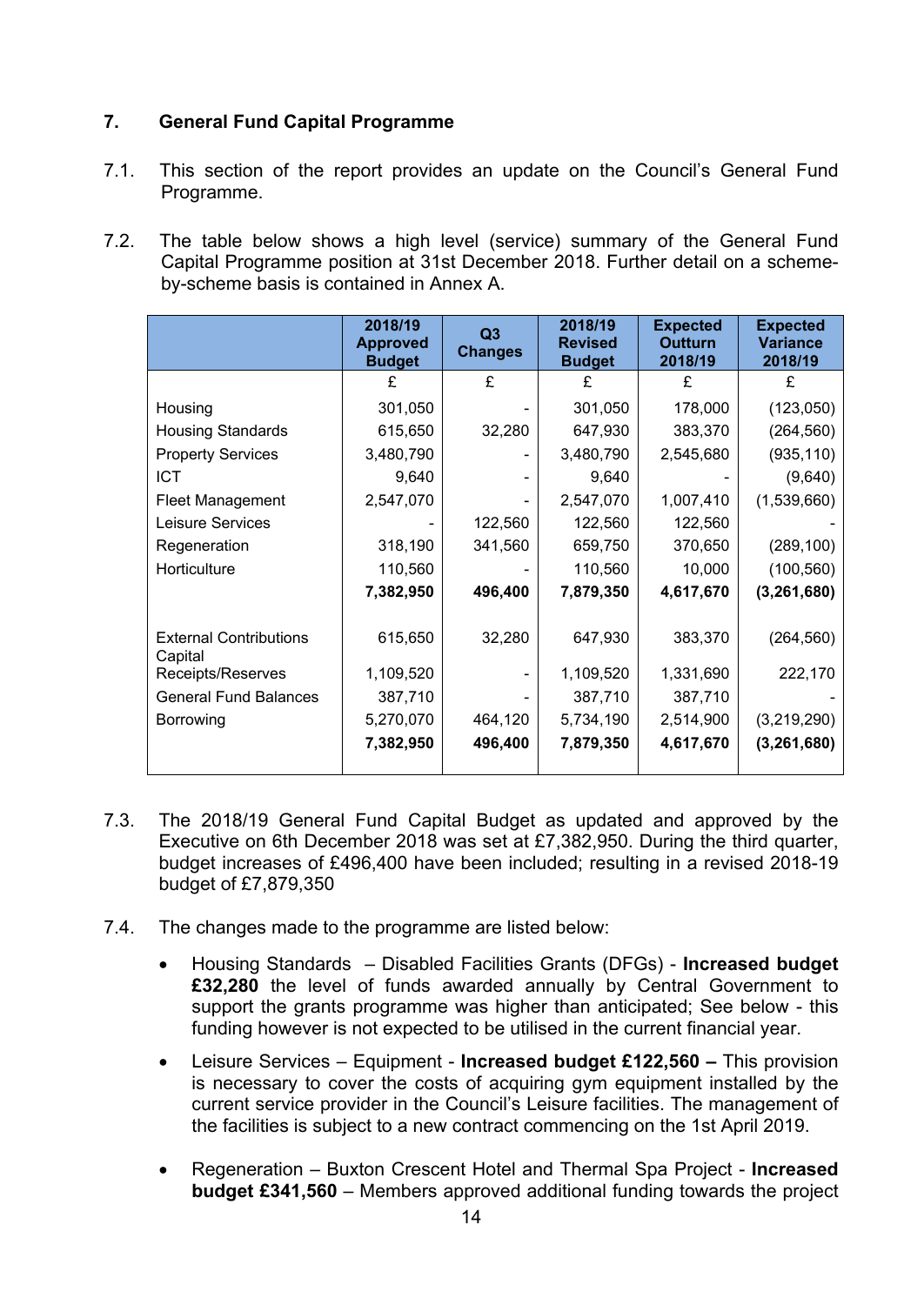via Individual Executive decision on 12th & 24th October 2018, and Full Council on 12th December 2018. The approval includes the provision of a repayable loan.

- 7.5 There are six significant capital programme variances to report at this stage:
	- **Housing (£123,050 underspend)** The level of one to one capital receipts expected to be applied in the year is lower than the original budget due to the re-profiling of spend against an affordable housing scheme at Thomas Fields Brown Edge. The Council has funded the project in return for nomination rights. The majority of the grant funding was paid out earlier than expected in 2017-18.
	- **Housing Standards (£264,560 underspend)** the level of Disabled Facilities Grant (DFGs) approvals in 2018-19 is expected to be lower than forecast. However, it is anticipated that the budget will be fully committed by the end of the year and therefore any underspend will be carried forward to be spent in 2019/20.
	- **Property (£935,110 underspend)** A number of projects have been reprofiled into future years following the on-going review and prioritisation of works contained within the Asset Management Plan. It should be noted that although the major structural works carried out to the Octagon are now complete; total costs are still being finalised, at this point it is assumed that the project will be within budget.
	- **Fleet Management (£1,539,660 underspend)** Following transfer of the waste collection service to Alliance Environmental Services (AES), new fleet management arrangements have been agreed. Existing contract hire agreements have been terminated and vehicles have been directly purchased. The underspend reflects the revised timing of acquisitions of further fleet which will now take place in 2019/20
	- **Regeneration (£289,100 underspend)** Buxton Crescent Hotel & Spa project continues to progress, with scheduled completion in Autumn 2019; the loan referred to in 7.4 above will be paid in the current financial year; the balance of available budget made up of project management and capital costs has been re-profiled to reflect the anticipated timing of the final payments with £289,100 carried forward into 2019/20
	- **Horticulture (£100,000 underspend)** this provision is to support play facility improvement projects; no expenditure is anticipated in the current financial year but funding has been approved for two new projects; £10,000 Bench Road for improvements to play area and £13,000 Manor Park for the purchase of accessible play equipment. The underspend will therefore be carried forward to fund these and any other new schemes going forward.
- 7.6. Consequently, capital funding which will be applied to the 2018/19 Capital Programme is lower than forecast, reflecting the revised timing of capital spend.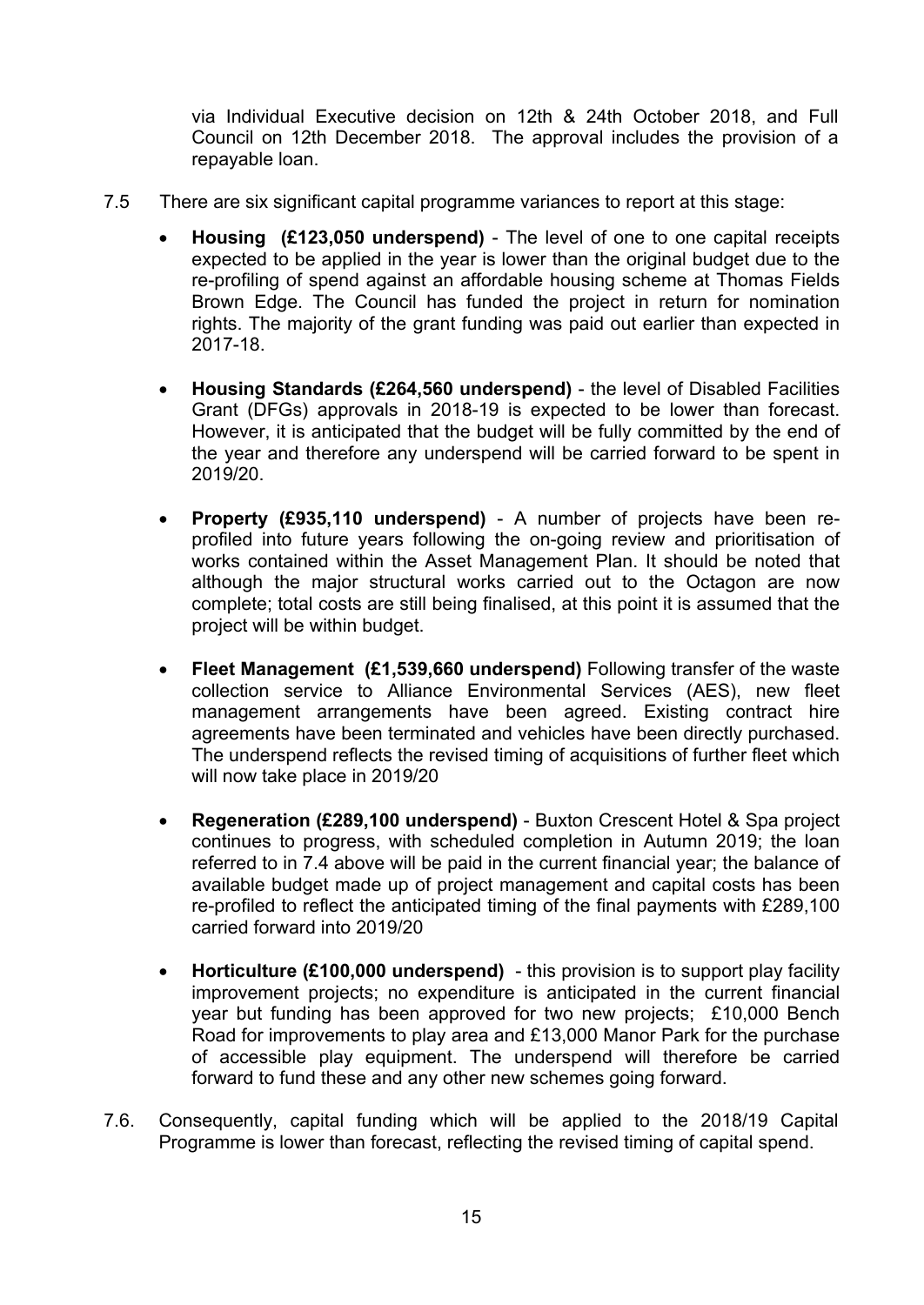# **8. Housing Revenue Account Capital Programme**

- 8.1. This section of the report provides an update on the Council's HRA capital spending.
- 8.2. The table below shows a high level summary of the HRA Capital Programme position at 31st December 2018. Further detail on a scheme-by-scheme basis is contained in Annex B.

| <b>Scheme</b>                     | 2018/19<br><b>Revised</b><br><b>Budget</b> | Q3<br>Change<br>s | 2018-19<br><b>Revised</b><br><b>Budget</b> | Q3 Actual<br><b>Spend</b> | 2018-19<br><b>Expected</b><br><b>Outturn</b> | 2018-19<br><b>Expected</b><br><b>Variance</b> |
|-----------------------------------|--------------------------------------------|-------------------|--------------------------------------------|---------------------------|----------------------------------------------|-----------------------------------------------|
|                                   | £                                          | £                 | £                                          | £                         | £                                            | £                                             |
| <b>Asset Management Works</b>     | 3,469,000                                  |                   | 3,469,000                                  | 1,709,221                 | 2,805,360                                    | (663, 640)                                    |
| <b>Repairs Team Capital Works</b> | 295,000                                    |                   | 295,000                                    | 170,479                   | 293,450                                      | (1, 550)                                      |
| <b>Commissioning Fees</b>         | 100,000                                    |                   | 100,000                                    |                           | 100,000                                      |                                               |
| Vehicle Purchasing                | 208,480                                    |                   | 208,480                                    |                           | 197,200                                      | (11, 280)                                     |
|                                   | 4,072,480                                  | ۰.                | 4,072,480                                  | 1,879,700                 | 3,396,010                                    | (676, 470)                                    |
| <b>Funding:</b>                   |                                            |                   |                                            |                           |                                              |                                               |
| Major Repairs Reserve             | 2,099,030                                  |                   | 2,099,030                                  | 1,572,340                 | 2,099,030                                    |                                               |
| <b>Capital Receipts Applied</b>   | 307,360                                    |                   | 307,360                                    | 307,360                   | 307,360                                      |                                               |
| <b>HRA Contribution</b>           | 1,666,090                                  |                   | 1,666,090                                  |                           | 989,620                                      | (676, 470)                                    |
|                                   | 4,072,480                                  | ۰.                | 4,072,480                                  | 1,879,700                 | 3,396,010                                    | (676, 470)                                    |

- 8.3. The 2018/19 HRA Capital Budget as updated and approved by the Executive on 6th December 2018 was set at £4,072,480.
- 8.4. During the third quarter, £1,879,700 has been incurred on HRA Capital Schemes principally on kitchen and bathroom replacements, central heating boiler replacements, electrical works and roofing schemes.
- 8.5. There is just one significant underspend to note at this stage relating to Asset Management Works (£663,640). The underspend relates to three areas in particular:
	- Roofing Works including Queens Court Roofing (£350,000) Queens Court Roof replacement (£250,000) is currently within the procurement process and therefore will not be delivered until 2019/20. The remaining £100,000 underspend is from general roofing works completed at lower than anticipated cost.
	- Electrical Works  $(E170.000)$  The contract to electrically test approximately 800 properties each year did not begin until mid-year, following an extensive procurement exercise. The delayed start means that the completion of the project will be in 2019/20.
	- Health & Safety Works (£150,000) This budget relates to three properties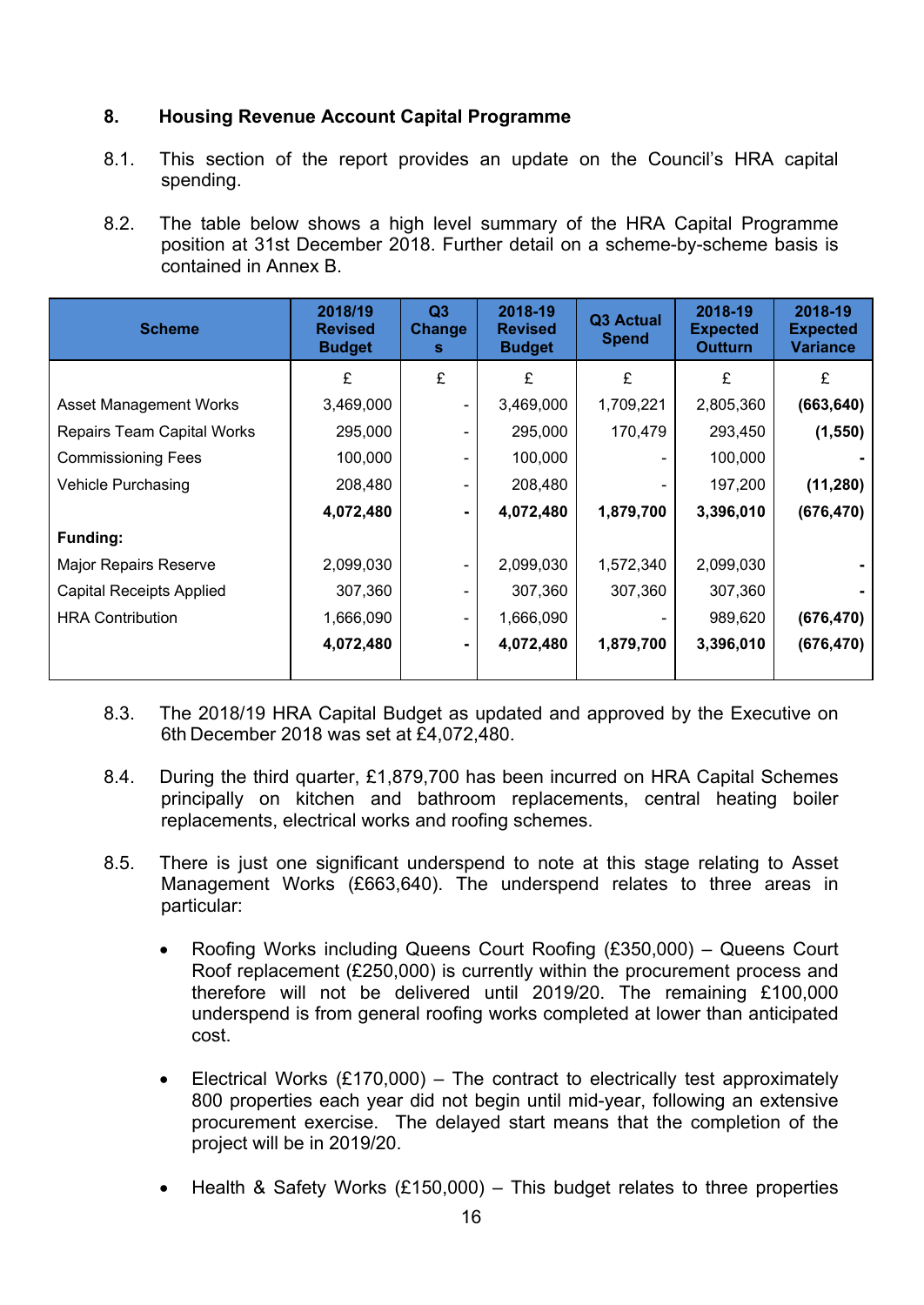with potential structural issues. The project is in the early stages with the focus being on gathering information from surveys in order to provide information to inform the extent of the works needed and future costs. It is therefore anticipated that the works will not complete until 2019/20.

8.6. Capital funding expected to be applied during 2018/19 is lower than forecast due to the variances noted above.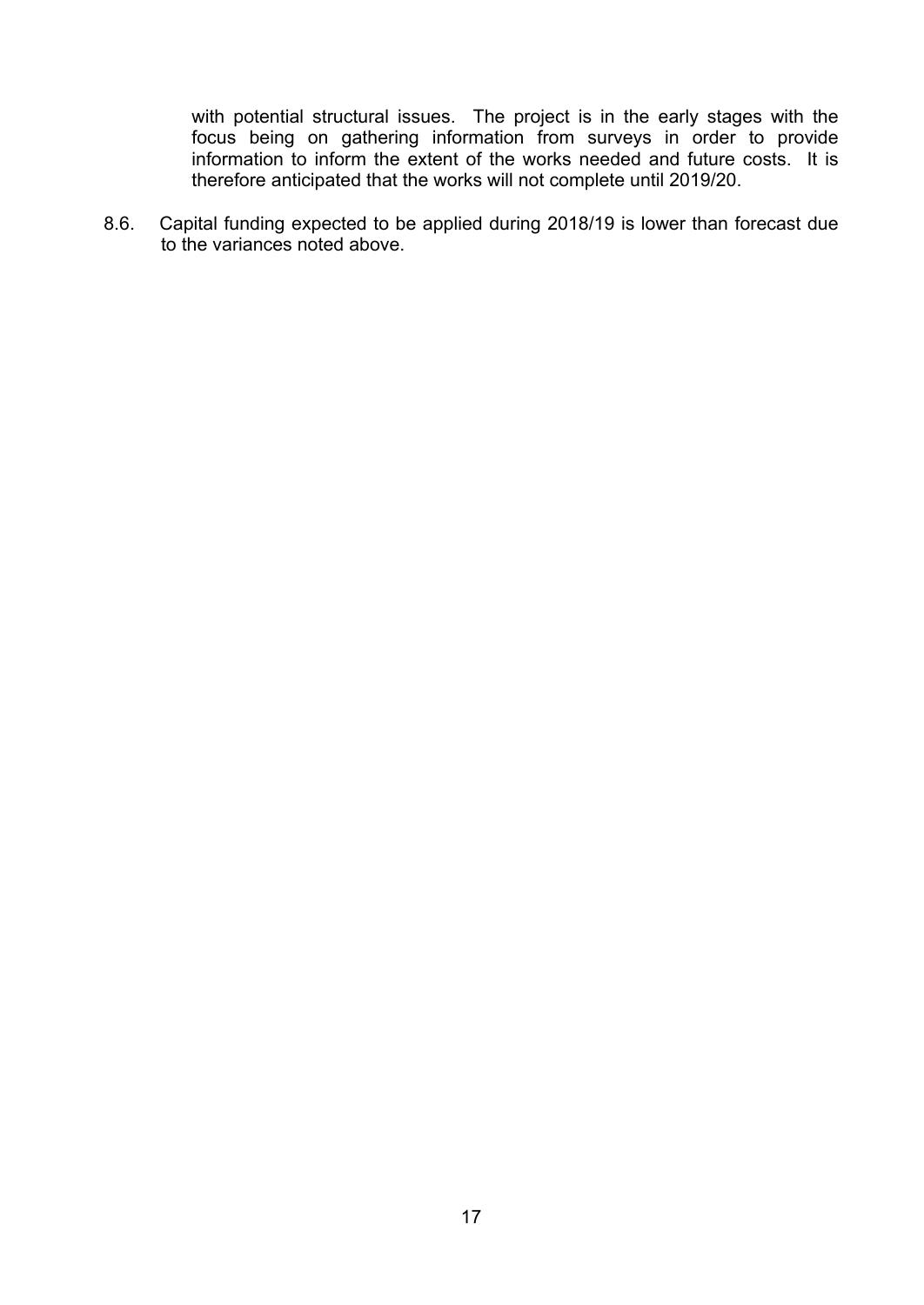#### **9. Treasury Management**

9.1. This section of the report sets out the key treasury management statistics in relation to the Council's investments and borrowings. This report comprises a high level treasury management summary. The Audit and Regulatory Committee receives detailed operational updates on treasury management.

#### *Investments*

- 9.2. Cash Investments held on the 31st December 2018 totalled £22.9 million. The average level of funds available for investment up to the end of the third quarter totalled £20 million and £105,660 interest was earned.
- 9.3. The Council has budgeted to receive £139,940 in investment income in 2018/19. The budget was set with the potential for one Bank of England base rate rise of 0.25% during 2018/19. This occurred on 2nd August 2018, which was slightly earlier than the original forecast of November 2018, therefore the interest income target is expected to be overachieved by £10,000.

#### *Borrowing*

- 9.4. Outstanding borrowing at 31st December 2018 totalled £66.8 million. The Council's general fund and HRA have budgeted to incur £1,694,500 and £1,891,470 respectively in interest charges and other financing costs in 2018/19. This was based on existing external debt and new external debt to fund the borrowing requirements arising from the 2017/18 and 2018/19 general fund capital programmes plus the refinancing of a portion of maturing debt in December 2018.
- 9.5. No 'new' borrowing or refinancing has occurred during the year. The budget is forecast to be £39,350 underspent overall: £6,990 to the general fund relating to reduced MRP from the 2017/18 borrowing requirement; and £32,360 to the HRA owing to improved investment income (netted off the borrowing costs) from HRA reserves available for investment and the improved average investment rate. The treasury team continue to monitor opportunities for new borrowing considering the actual borrowing requirement and the cost of carry of any borrowings taken.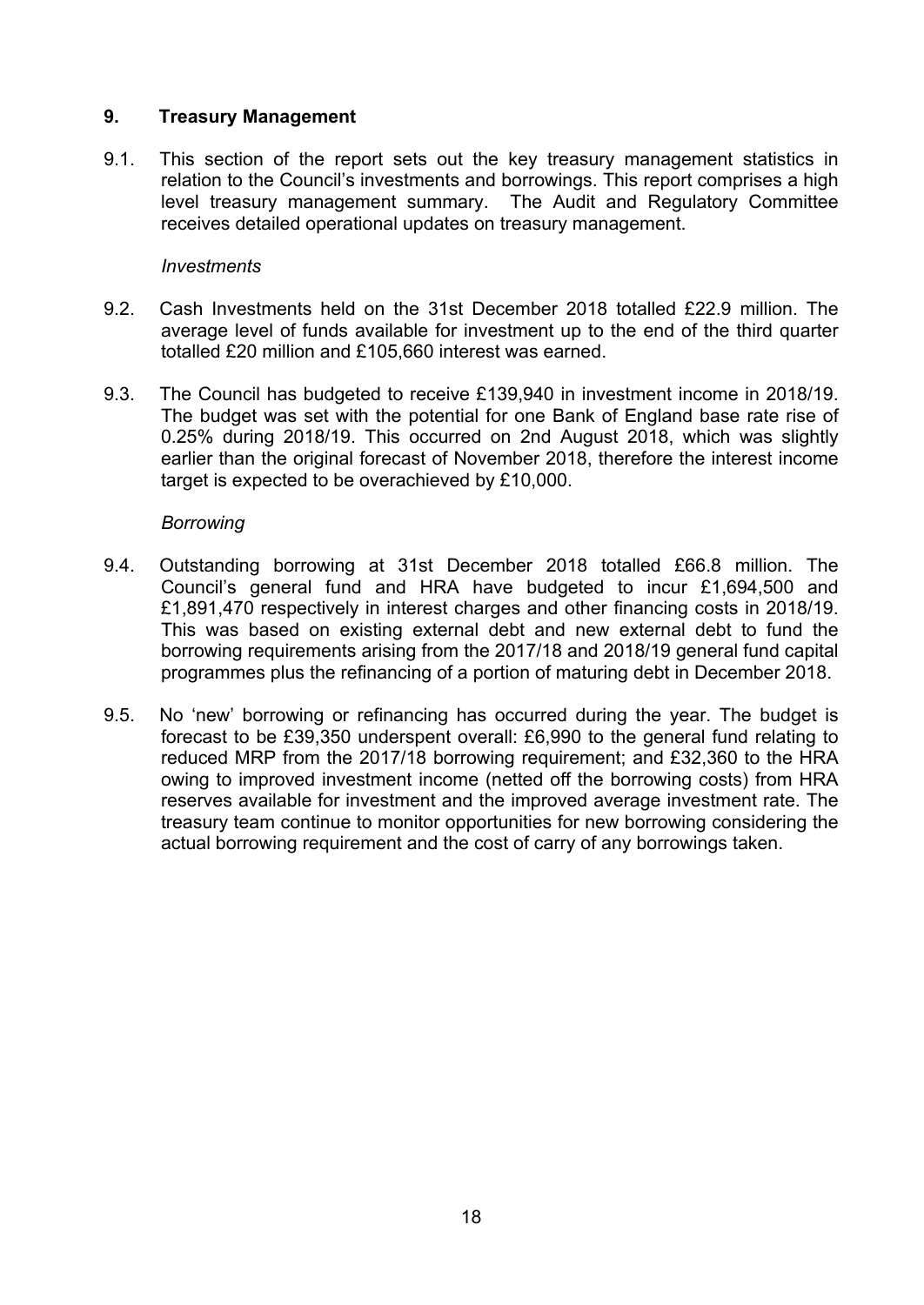#### **10. Revenue Collection**

- 10.1. The collection rate outturn for Quarter 3 2018/19 was as follows:
	- Council Tax 84.9% of Council Tax was collected by 31st December 2018, compared to 85.2% for the same period last year.
	- Business Rates 83.2% of Business Rates was collected by 31st December 2018, compared with 81.9% for the same period last year. The 2018/19 current collection rate is skewed by a company that has paid their 2018/19 in full at the beginning of the year (whereas paying in 12 monthly instalments in 2017/18). Removing this impact from the figures would result in a difference of 0.13% overall.
	- Sundry Debts The value of sundry debts over 60 days old at the end of Quarter 3 was £171,072, which compares with £266,422 at 31st December 2017.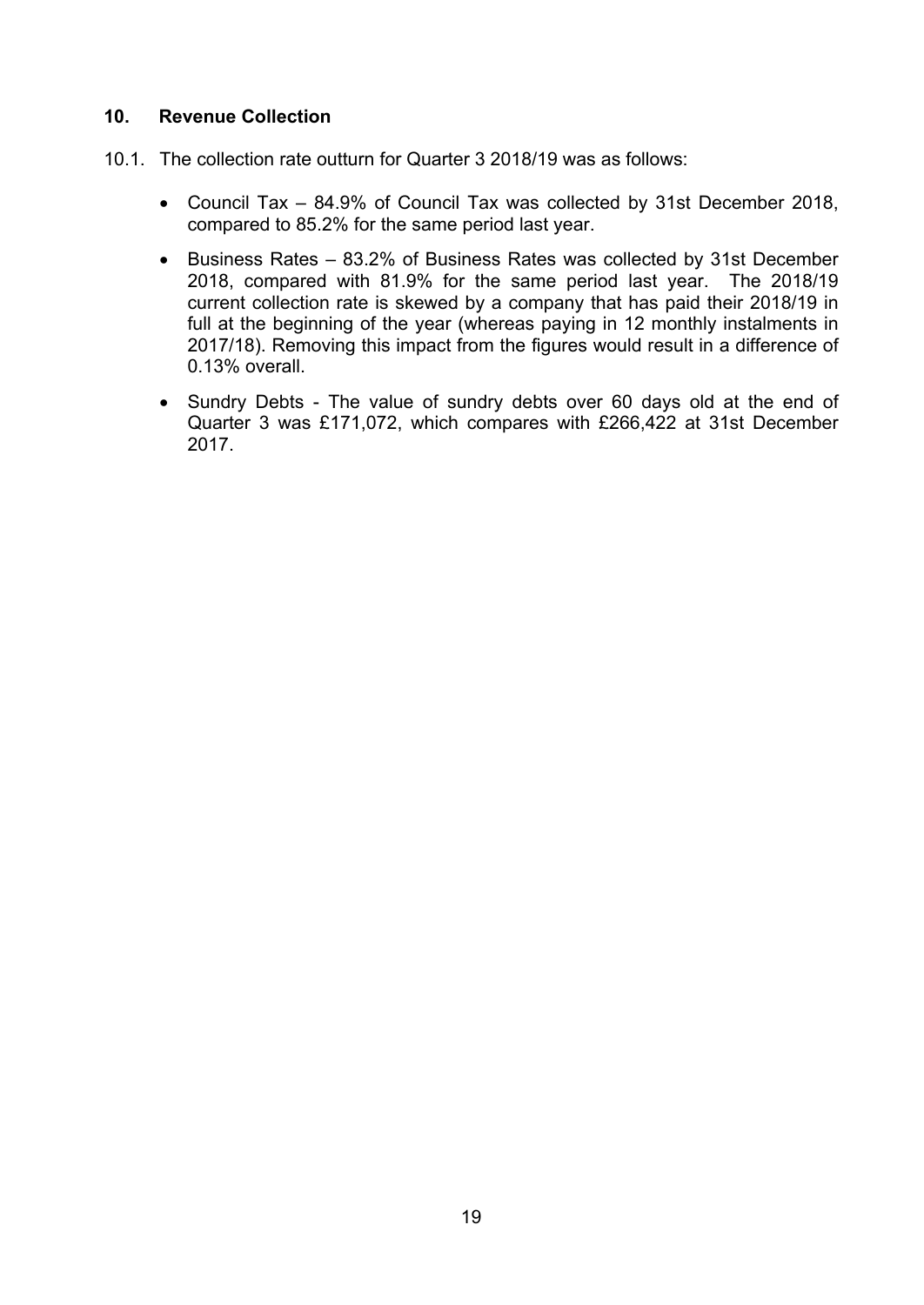# **Annex A**

# **General Fund Capital Programme Update 31st December 2018**

| <b>Scheme</b>                                                    | 2018/19<br><b>Approved</b><br><b>Budget</b> | Q3<br><b>Changes</b> | 2018/19<br><b>Revised</b><br><b>Budget</b> | <b>Expected</b><br><b>Outturn</b><br>2018/19 | <b>Expected</b><br><b>Variance</b><br>2018/19 |
|------------------------------------------------------------------|---------------------------------------------|----------------------|--------------------------------------------|----------------------------------------------|-----------------------------------------------|
|                                                                  | £                                           | £                    | £                                          | £                                            | £                                             |
| <b>Housing &amp; Housing Standards</b>                           |                                             |                      |                                            |                                              |                                               |
| Affordable Housing Project                                       | 301,050                                     |                      | 301,050                                    | 178,000                                      | (123,050)                                     |
| <b>Disabled Facilities Grants</b>                                | 541,920                                     | 32,280               | 574,200                                    | 309,640                                      | (264, 560)                                    |
| <b>Landlord Accreditation Grant</b><br>Scheme                    | 73,730                                      |                      | 73,730                                     | 73,730                                       |                                               |
|                                                                  | 916,700                                     | 32,280               | 948,980                                    | 561,370                                      | (387, 610)                                    |
| <b>Property Services</b>                                         |                                             |                      |                                            |                                              |                                               |
| Asset Management Programme                                       | 3,480,790                                   |                      | 3,480,790                                  | 2,545,680                                    | (935, 110)                                    |
|                                                                  | 3,480,790                                   |                      | 3,480,790                                  | 2,545,680                                    | (935, 110)                                    |
| <b>ICT</b>                                                       | 9,640                                       |                      | 9,640                                      | 0                                            | (9,640)                                       |
|                                                                  | 9,640                                       |                      | 9,640                                      | $\bf{0}$                                     | (9,640)                                       |
| <b>Fleet Management</b>                                          |                                             |                      |                                            |                                              |                                               |
| Vehicle/Equipment Acquisition                                    | 2,547,070                                   |                      | 2,547,070                                  | 1,007,410                                    | (1,539,660)                                   |
|                                                                  | 2,547,070                                   |                      | 2,547,070                                  | 1,007,410                                    | (1,539,660)                                   |
| <b>Leisure Services</b><br>Leisure Facilities - Gym<br>Equipment |                                             | 122,560              | 122,560                                    | 122,560                                      |                                               |
|                                                                  |                                             | 122,560              | 122,560                                    | 122,560                                      |                                               |
| Regeneration                                                     |                                             |                      |                                            |                                              |                                               |
| Growth Fund Projects Provision                                   |                                             |                      |                                            |                                              |                                               |
| <b>Heritage Regeneration Grants</b>                              | 45,000                                      |                      | 45,000                                     | 45,000                                       |                                               |
| <b>Buxton Crescent &amp; Spa</b>                                 | 273,190                                     | 341,560              | 614,750                                    | 325,650                                      | (289, 100)                                    |
|                                                                  | 318,190                                     | 341,560              | 659,750                                    | 370,650                                      | (289, 100)                                    |
| <b>Horticulture</b>                                              |                                             |                      |                                            |                                              |                                               |
| Cemeteries /Parks                                                | 10,560                                      |                      | 10,560                                     | 10,000                                       | (560)                                         |
| <b>Play Facilities</b>                                           | 100,000                                     |                      | 100,000                                    |                                              | (100,000)                                     |
|                                                                  | 110,560                                     | ٠                    | 110,560                                    | 10,000                                       | (100, 560)                                    |
|                                                                  |                                             |                      |                                            |                                              |                                               |
| <b>Total General Fund</b>                                        | 7,382,950                                   | 496,400              | 7,879,350                                  | 4,617,670                                    | (3, 261, 680)                                 |